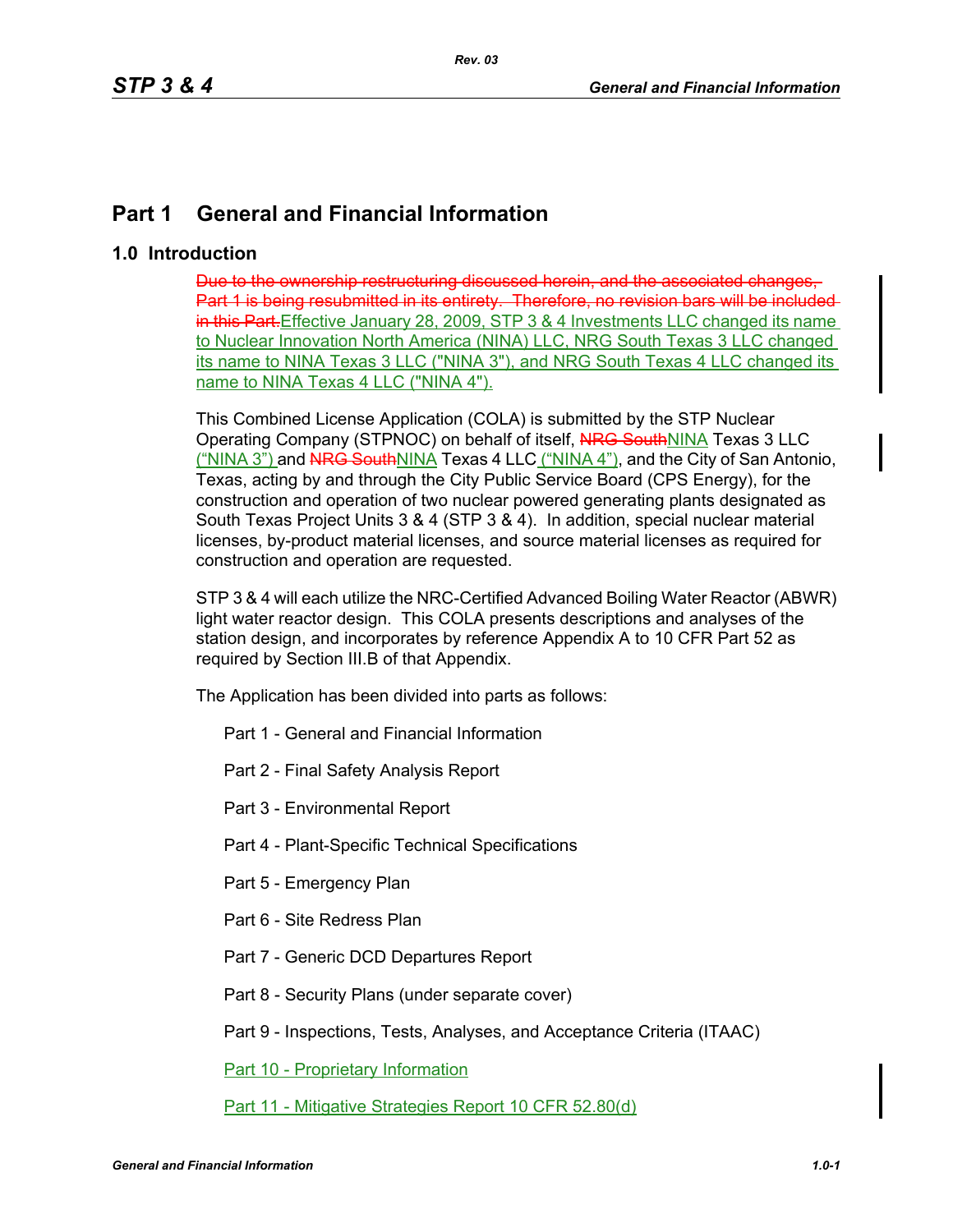Two complete COLAs arewere submitted-herein. One includesd proprietary and security sensitive information that is subject to a request for withholding from public dissemination. The other has such information redacted and is available for public dissemination.

Subsequent COLA revisions will submit only the COLA Parts impacted by the current revision. The unaffected COLA Parts will remain valid at their last submittal revision level.

Proprietary information shall be marked in the COLA file as follows:

The beginning of the proprietary information shall be marked with the designation '[s#]' and the designation '[e#]' at the end of the proprietary information. The "#" shall be a number between 1 and 7, denoting the reason the information is being requested to be withheld from public disclosure as proprietary. The number designation is in accordance with NRC Regulatory Issue Summary 2004-11: "Supporting Information Associated with Requests for Withholding Proprietary Information."

The number designators indicating the reason the information is being requested to be withheld from public disclosure as proprietary, are as follows:

- *(1)* The information is considered Security Sensitive. (Short title: Security Sensitive)
- *(2)* The information reveals the distinguishing aspects of a process (or component, structure, tool, method, etc.) whose use by any of the submitter's competitors, without a license from the submitter, would constitute a competitive economic disadvantage to the submitter. (Short Title: Distinguishing Aspects of a Process)
- *(3)* The information consists of supporting data, including test data, relative to a process (or component, structure, tool, method, etc.), and the application of the data secures a competitive economic advantage, as described more fully in the affidavit. (Short Title: Supporting Data Relative to a Process)
- *(4)* Use by a competitor of the information would reduce the competitor's expenditure of resources, or improve its competitive position, in the design, manufacture, shipment, installation, assurance of quality, or licensing of a similar product. (Short Title: Competitive Advantage)
- *(5)* The information reveals cost or price information, production capacities, budget levels, or commercial strategies of the submitter or customers or suppliers. (Short Title: Financial and Commercial)
- *(6)* The information reveals aspects of privately funded development plans or programs of commercial value to the submitter or owner of the information. (Short Title: Development Plans)
- *(7)* The information consists of patentable ideas. (Short Title: Patentable Ideas)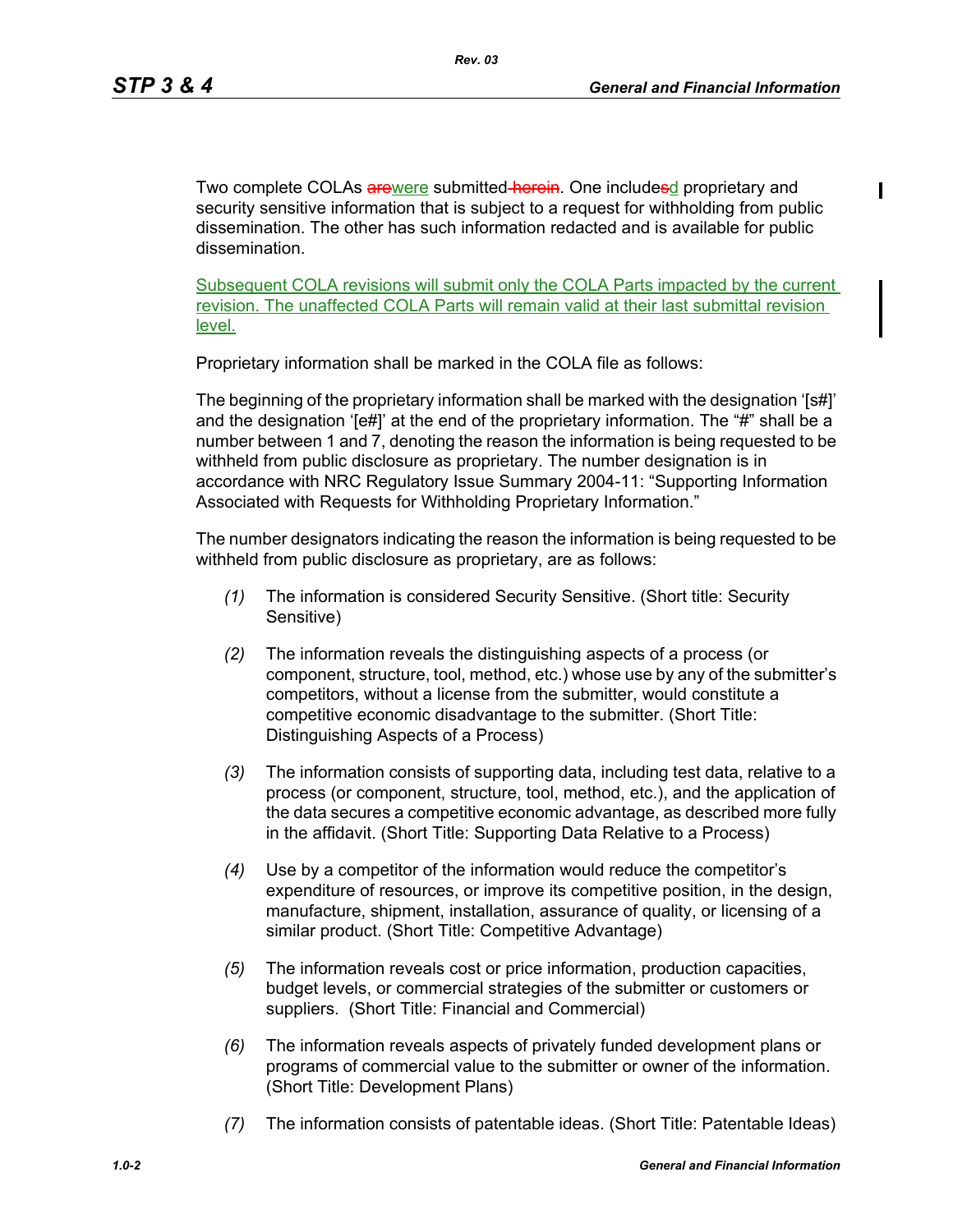The number will serve as notification to the NRC of the reason the information is being requested to be withheld from public disclosure.

## **1.1 License Actions Requested**

The purpose of this COLA is to obtain NRC approval to construct and operate two nuclear powered generating plants. The plants will be located at the existing South Texas Project Electric Generating Station in Matagorda County, Texas.

In support of this objective, STPNOC requests the following license actions:

- **License STPNOC pursuant to Section 103 of the Atomic Energy Act of 1954, as** amended (the Act), and 10 CFR Part 52 to construct, possess, use, and operate South Texas Project Unit 3 at the designated location in Matagorda County, Texas. It is requested that the term of the license be for a period of 40 years from the date on which the Commission makes a finding that acceptance criteria are met under 10 CFR 52.103(g) or allowing operation during an interim period under the combined license under 10 CFR 52.103(c), and contain provisions that include the applicable licenses under 10 CFR Parts 30, 40, and 70 to receive, possess, and use at any time such quantities of source, byproduct, and special nuclear material as needed to construct and operate the utilization facility.
- **License NRG SouthNINA Texas 3 LLC and the City of San Antonio, Texas, acting** by and through the City Public Service Board (CPS Energy) pursuant to Section 103 of the Act and 10 CFR Part 52 to possess South Texas Project Unit 3, each owning a 50% undivided interest, at the designated location in Matagorda County, Texas. It is requested that the term of the license be for a period of 40 years from the date on which the Commission makes a finding that acceptance criteria are met under 10 CFR 52.103(g) or allowing operation during an interim period under the combined license under 10 CFR 52.103(c).
- License STPNOC pursuant to Section 103 of the Act and 10 CFR Part 52 to construct, possess, use, and operate South Texas Project Unit 4 at the designated location in Matagorda County, Texas. It is requested that the term of the license be for a period of 40 years from the date on which the Commission makes a finding that acceptance criteria are met under 10 CFR 52.103(g) or allowing operation during an interim period under the combined license under 10 CFR 52.103(c), and contain provisions that include the applicable licenses under 10 CFR Parts 30, 40, and 70 to receive, possess, and use at any time such quantities of source, byproduct, and special nuclear material as needed to construct and operate the utilization facility.
- **License NRG SouthNINA** Texas 4 LLC and the City of San Antonio, Texas, acting by and through the City Public Service Board (CPS Energy) pursuant to Section 103 of the Act and 10 CFR Part 52 to possess South Texas Project Unit 4, each owning a 50% undivided interest, at the designated location in Matagorda County, Texas. It is requested that the term of the license be for a period of 40 years from the date on which the Commission makes a finding that acceptance criteria are met

 $\mathbf I$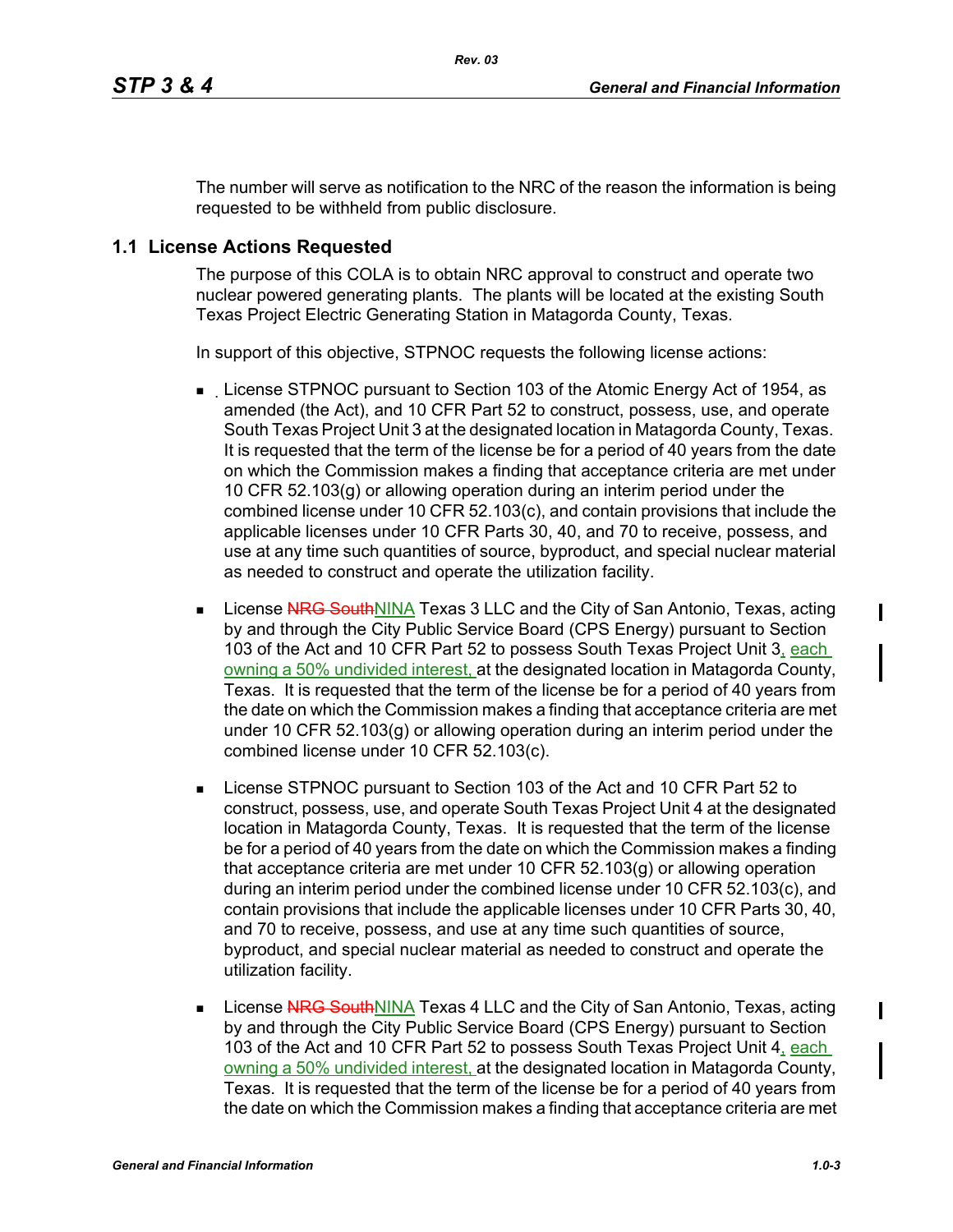$\mathbf I$ 

under 10 CFR 52.103(g) or allowing operation during an interim period under the combined license under 10 CFR 52.103(c).

*Rev. 03*

## **1.2 General Information**

The applicants for STP 3 & 4 are NRG SouthNINA Texas 3 LLC, NRG SouthNINA Texas 4 LLC, CPS Energy, and STPNOC as described in the requested license actions above. The required general information for the applicants is provided below separated by applicant.

#### Nuclear Innovation North America LLC

Nuclear Innovation North America LLC (NINA) is a newly formed company whose focus is to market and promote ABWR nuclear technology, and develop ABWR nuclear power generation facilities in the U.S. NINA was formed in February 2008 by NRG Energy, Inc. (NRG or NRG Energy). On February 29, 2008, Toshiba Corporation (Toshiba) entered into agreements with NRG to invest up to \$300 million in NINA in return for 12% of the membership interests, with NRG owning the remaining 88%. The parties closed on the joint venture transaction on May 1, 2008.

NINA's principal offices are located at:

521 Fifth Avenue, 30th Floor New York, NY 10175

The name, address, and citizenship of each director and principal officer of NINA are provided in Table 1.2-1.

#### NRG Energy, Inc.

NRG Energy, Inc. (NRG) is a wholesale power generation company with a significant presence in major competitive power markets in the United States. NRG is engaged in the ownership, development, construction and operation of power generation facilities, the transacting in and trading of fuel and transportation services, and the trading of energy, capacity and related products in the United States and select international markets. As of December 31, 2007, NRG had a total global portfolio of 191 active operating generation units at 49 power generation plants, with an aggregate generation capacity of approximately 24,115 MW, and approximately 740 MW under construction which includes partners' interests. Within the United States, NRG has one of the largest and most diversified power generation portfolios in terms of geography, fuel-type and dispatch levels, with approximately 22,880 MW of generation capacity in 175 active generating units at 43 plants. These power generation facilities are primarily located in Texas (approximately 10,805 MW), the Northeast (approximately 6,980 MW), South Central (approximately 2,850 MW), and West (approximately 2,130 MW) regions of the United States, with approximately 115 MW of additional generation capacity from NRG's thermal assets.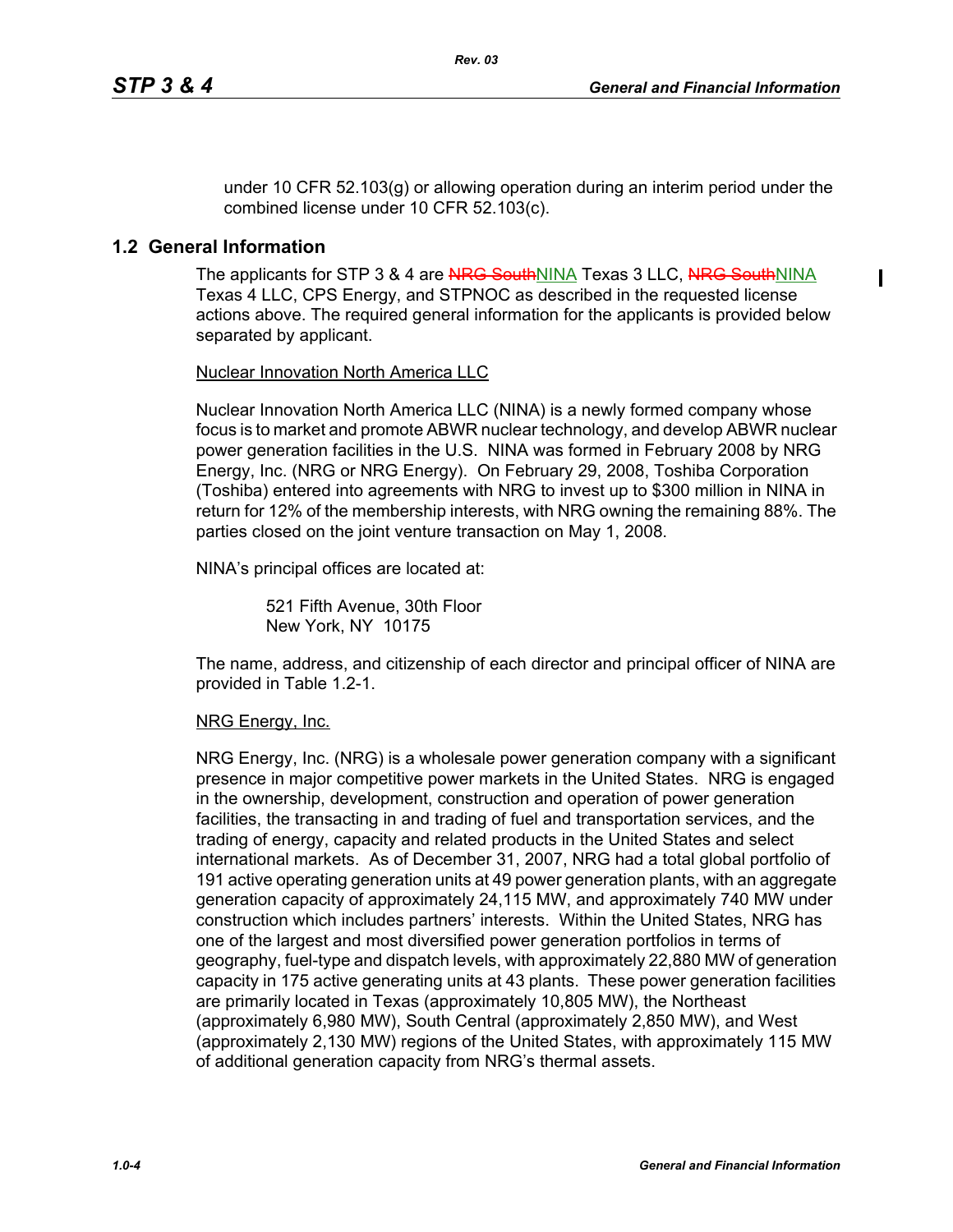NRG's principal offices are located at:

211 Carnegie Center Princeton, NJ 08540

The name, address, and citizenship of each director and principal officer of NRG are provided in Table 1.2-2.

#### NRG SouthNINA Texas 3 LLC and NRG SouthNINA Texas 4 LLC

NRG SouthNINA Texas 3 LLC and NRG SouthNINA Texas 4 LLC (the NRG Licensees) operate in the state of Texas and will be indirectly majority-owned and controlled by NRG Energy, Inc. (NRG Energy), which has a controlling interest in Nuclear Innovation North America LLC (NINA) Through its wholly owned subsidiaries, NINA will own 100% of NRG SouthNINA Texas 3 LLC and NRG SouthNINA Texas 4 LLC. NINA itself is a joint venture currently owned 88% by NRG Energy and 12% by Toshiba America Nuclear Energy Corporation (Toshiba America Nuclear). Toshiba America Nuclear Energy Corporation is a wholly owned subsidiary of Toshiba America, Inc., a Delaware corporation, which is a wholly owned subsidiary of Toshiba Corporation, a Japanese corporation. The existing ownership structure of these companies is reflected in Figure  $1.12-1.$ 

Because Toshiba America Nuclear is only a minority (12%), non controlling investor in an intermediate holding company in the corporate ownership chain of the NRG Licensees, further detailed corporate information is not provided regarding the various direct, intermediate, and ultimate parent companies of the Toshiba America Nuclear.

NRG Energy is incorporated in the State of Delaware and was formed in 1992 as the non utility subsidiary of Northern States Power Company, which was itself merged into New Century Energies, Inc. to form Xcel Energy, Inc., in 2000. NRG Energy is no longer affiliated with Northern States Power or Xcel Energy, Inc. NRG Energy is a wholesale power generation company that is publicly owned and traded on the New York Stock Exchange. It primarily engages in the ownership and operation of power generation facilities, the transacting in and trading of fuel and transportation services, and the marketing and trading of energy, capacity and related products in the United States and internationally. NRG Energy has a diverse portfolio of electric generation facilities in terms of geography, fuel type, and dispatch levels. In the Texas deregulated electricity market, NRG SouthNINA Texas 3 LLC and NRG SouthNINA Texas 4 LLC will sell their portions of the electrical energy produced at STP to the general ERCOT market described below.

Nuclear Innovation North America LLC **STP 3&4NINA Investments LLC** NRG SouthNINA Texas 3 LLC **NRG SouthNINA Texas 4 LLC** 521 5<sup>th</sup> Avenue, 30<sup>th</sup> Floor New York, New York 10175

NRG Energy, Inc. 211 Carnegie Center Princeton, New Jersey 08540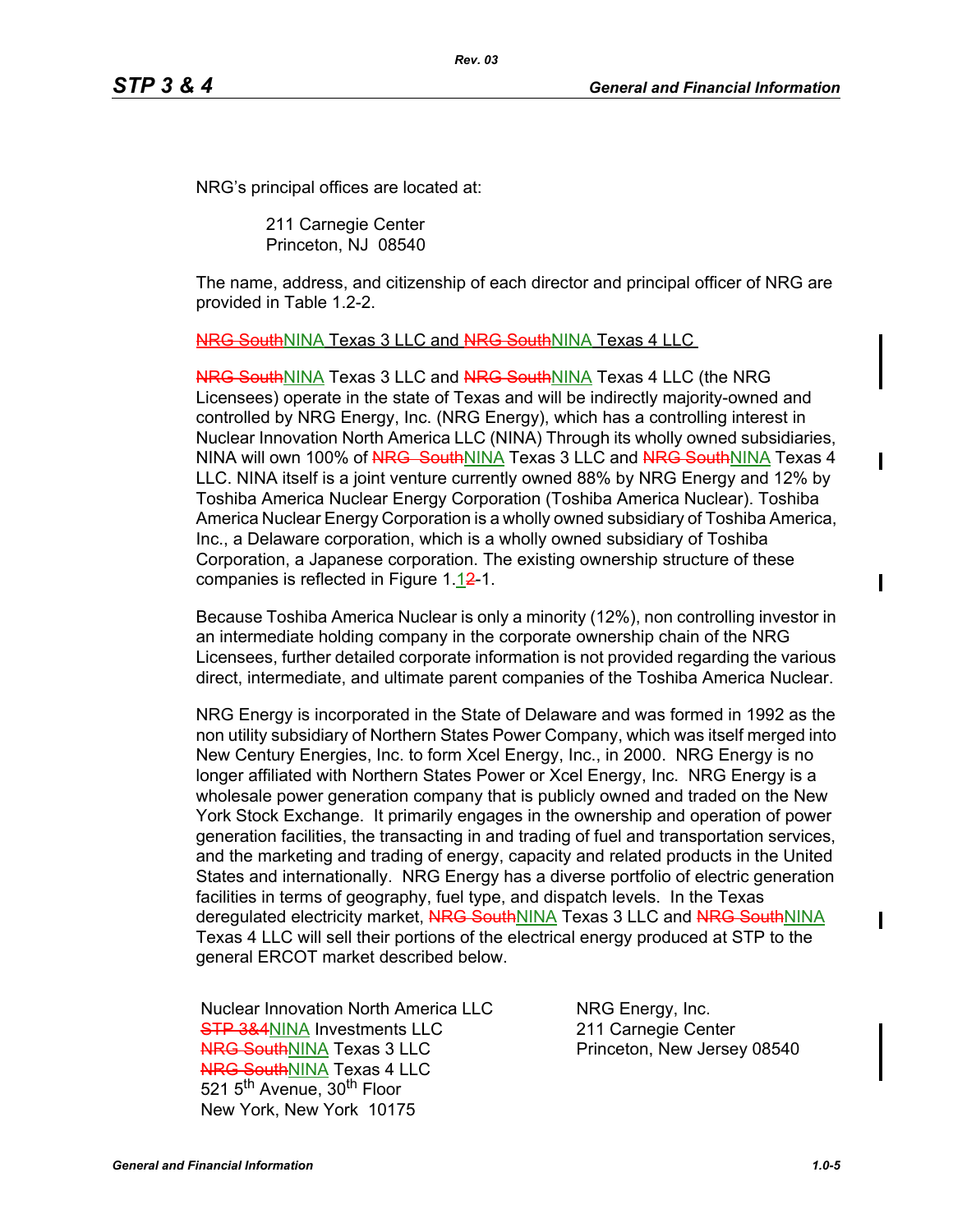The name, address, and citizenship of the directors and officers of the corporations are provided in Table 1.2-3.

CPS Energy

CPS Energy is a Texas municipal utility and an independent Board of the City of San Antonio. The City of San Antonio, Texas acquired its electric and gas utilities in 1942 from the American Light and Traction Company, which had been ordered by the federal government to sell properties under provisions of the Holding Company Act of 1935. Today, CPS Energy is the nation's largest municipally owned energy company providing both natural gas and electric service, serving more than 680,000690,000 electric customers and approximately 320,000 natural gas customers in and around the seventh largest city in the United States. CPS Energy has earned the highest financial rating of any municipal gas and electric system in the nation.

| <b>CPS Energy</b>        | CPS Energy               |
|--------------------------|--------------------------|
| 145 Navarro              | PO Box 1771              |
| San Antonio, Texas 78205 | San Antonio, Texas 78296 |

The names, addresses, and citizenship of the trustees and senior executive team members of CPS Energy are provided in Table 1.2-4.

#### **STP Nuclear Operating Company**

Pursuant to an Operating Agreement between the participants of STP 1 & 2, STPNOC is responsible for the licensing, operation, maintenance, modification, decontamination, and decommissioning of STP 1 & 2, and for the construction of any additional generating units and support facilities that may be constructed at the South Texas Project Electric Generating Station. The participants are liable for payments that are chargeable to STP 1 & 2 in proportion to each of the participant's respective undivided ownership interest in STP 1 & 2. The participants in STP 3 & 4 are liable for payments chargeable to STP 3 & 4 in proportion to each of the participant's respective undivided ownership interest in STP 3 & 4. Common facilities charges are shared by the STP 1 & 2 and STP 3 & 4 participants. STPNOC will operate STP 3 & 4 pursuant to amended terms of the existing Operating Agreement or another appropriate arrangement. STPNOC is a Texas non-profit corporation.

STP Nuclear Operating Company 4000 Avenue F Bay City, Texas 77414

The name, address, and citizenship of the directors and officers of STPNOC are provided in Table 1.2-5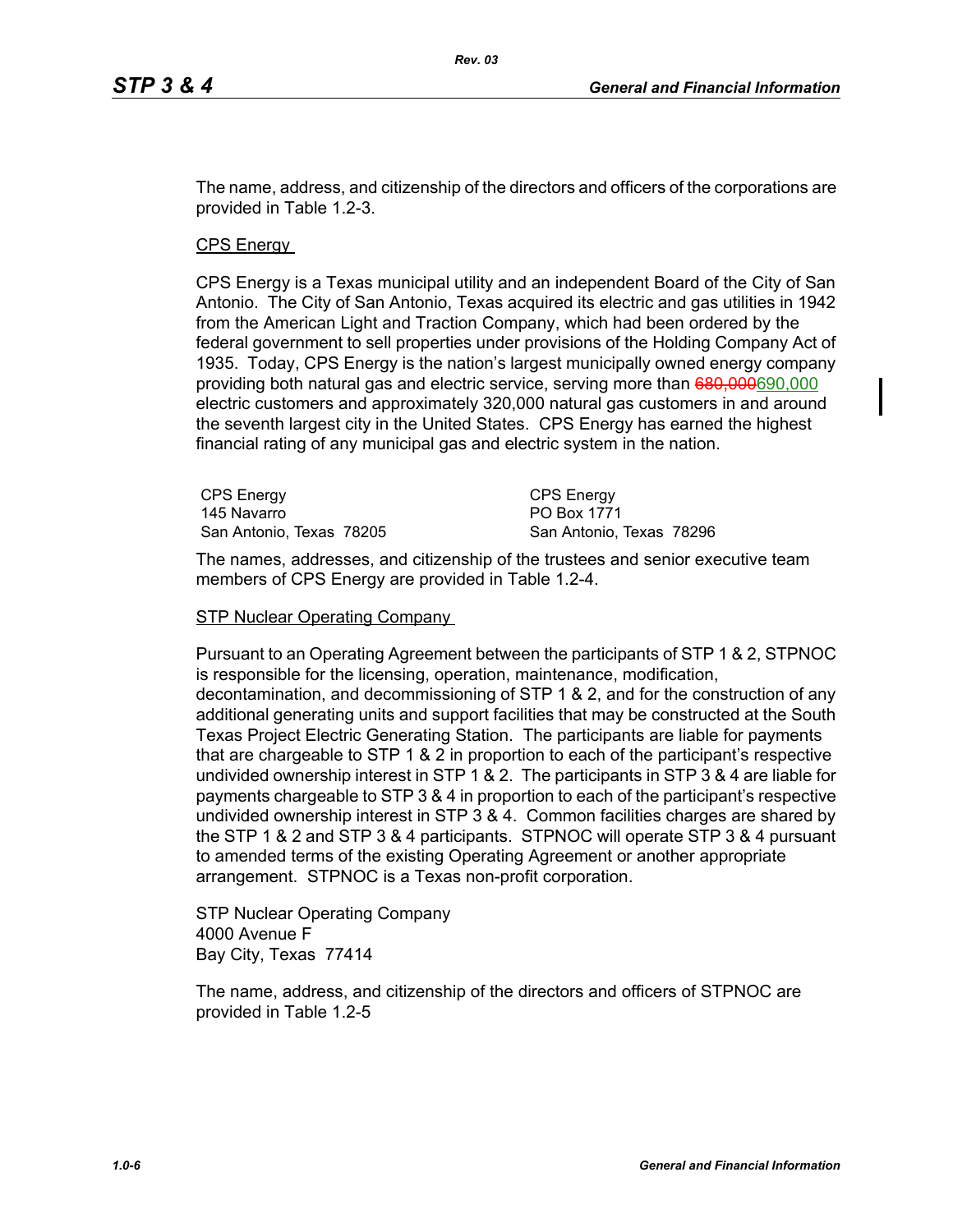#### Regulatory Agencies with Jurisdiction over Rates and Services

*Rev. 03*

Retail Service Rates:

Under the Texas Public Utility Regulatory Act ("PURA"), significant original jurisdiction over the rates, services, and operations of "electric utilities" is vested in the Public Utility Commission of Texas (PUCT). In this context, "electric utility" means an electric investor-owned utility. Since the electric deregulation aspects of PURA became effective on January 1, 2002, the PUCT's jurisdiction over electric investor-owned utility ("IOU") companies primarily encompasses only the transmission and distribution functions.

The Public Utility Commission of Texas (PUCT) has jurisdiction over the electric market in the Electric Reliability Council of Texas (ERCOT) region. That authority is focused on wholesale and retail market oversight, customer protection rules, utility (delivery) ratemaking and oversight, reliability compliance, and matters related to the transition to the competitive market, such as oversight of nuclear decommissioning trusts of existing nuclear plants in ERCOT. Traditional retail ratemaking for much of the ERCOT region has been replaced with a "customer choice" model where retail rates are established in a competitive market, subject to PUCT customer protection rules. Likewise, the wholesale electric market pricing is set by competitive processes (under the market oversight of the PUCT and a Wholesale Market Monitor selected by the PUCT), both through bilateral power agreements and as part of ERCOT ancillary service auctions. The ERCOT corporate organization serves as the independent system operator responsible for transmission system open access, energy scheduling and accounting, transmission control area management, system planning, and support of the competitive retail market and financial settlement of the wholesale market. Municipal utilities, including CPS Energy, and electric cooperatives have authority to acquire energy and set retail rates under their own authority and may choose to be exempt from the competitive market.

PURA generally excludes municipally-owned utilities ("Municipal Utilities"), such as CPS Energy, from PUCT jurisdiction, although the PUCT has jurisdiction over electric wholesale transmission rates. Under the PURA, a municipal governing body or the body vested with the power to manage and operate a Municipal Utility such as CPS Energy has exclusive jurisdiction to set rates applicable to all services provided by the Municipal Utility with the exception of electric wholesale transmission activities and rates. Unless and until the City Council and Board choose to opt-in to electric retail competition, CPS Energy retail service electric rates are subject to appellate, but not original rate regulatory jurisdiction by the PUCT in areas that CPS Energy serves outside the San Antonio City limits. To date, no such appeal to the PUCT of CPS Energy retail electric rates has ever been filed. CPS Energy is not subject to the annual PUCT gross receipts fee payable by electric utilities.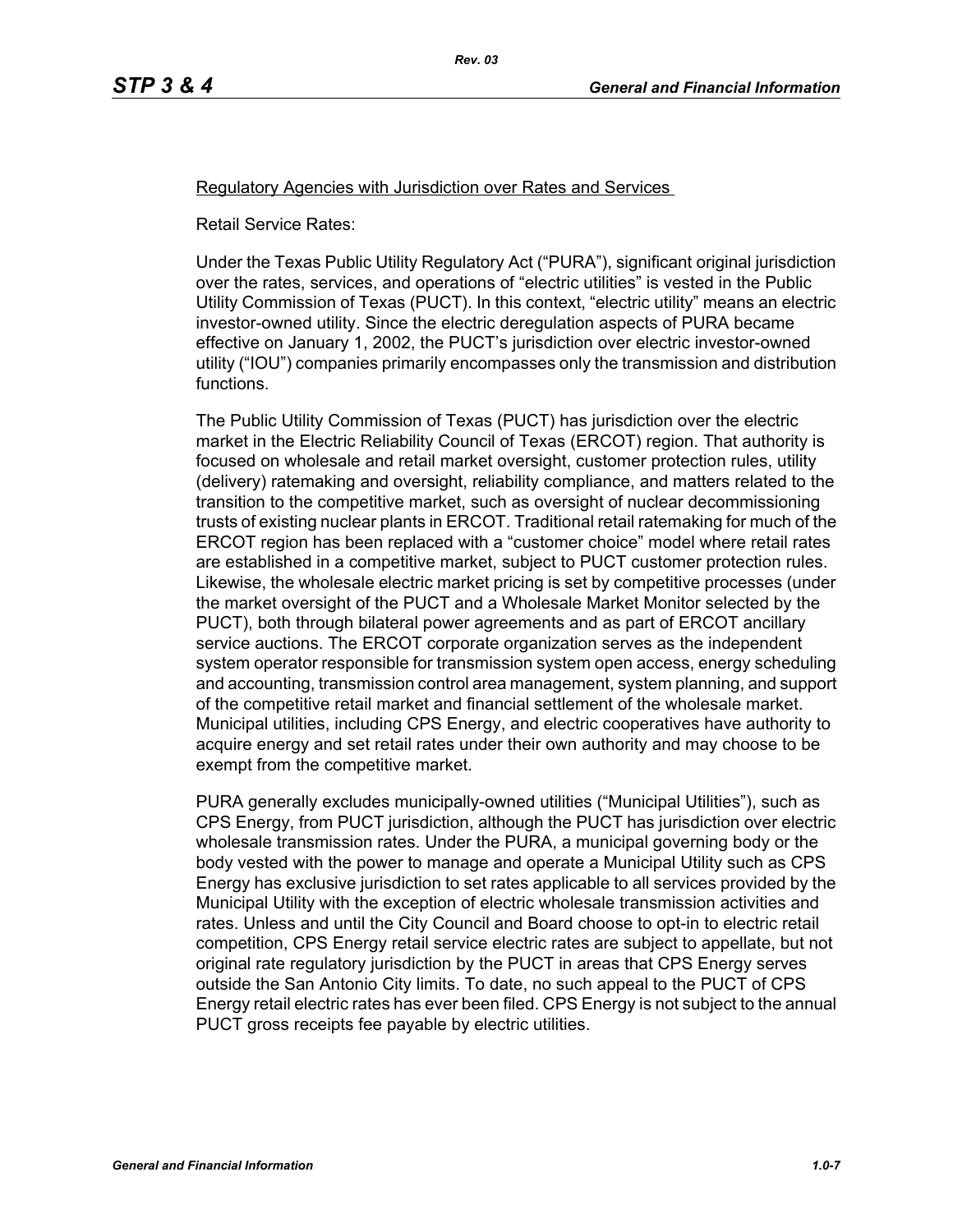Transmission Access and Related Rate Regulation:

ERCOT manages the flow of electric power to approximately 20 million Texas customers, representing 85 percent of the state's electric load and 75 percent of the Texas land area. As the independent system operator for the region, ERCOT schedules power on an electric grid that connects 38,000 miles of high-voltage transmission lines and more than 500 generation units. ERCOT also manages financial settlements for the competitive wholesale bulk-power market and administers customer switching for 5.9 million Texans in competitive choice areas. ERCOT is a membership-based nonprofit corporation, governed by a board of directors and subject to oversight by the PUCT and the Texas Legislature. ERCOT's members include retail consumers, investor- and municipal-owned electric utilities, rural electric cooperatives, river authorities, independent generators, power marketers and retail electric providers.

Pursuant to amendments made by the Texas Legislature in 1995 to the PURA ("PURA95"), Municipal Utilities, including CPS Energy, became subject to the regulatory jurisdiction of the PUCT for transmission of wholesale energy. PURA95 requires the PUCT to establish open access transmission on the interconnected Texas grid for all utilities, co-generators, power marketers, independent power producers and other transmission customers.

The 1999 Texas Legislature amended the PURA95 to expressly authorize rate authority over Municipal Utilities for wholesale transmission and to require that the postage stamp method be used exclusively for pricing wholesale transmission transactions. The PUCT in late 1999 amended its transmission rule to incorporate fully the postage stamp pricing method which sets the price for transmission at the system average for ERCOT. CPS Energy's wholesale open access transmission charges are set out in tariffs filed at the PUCT, and are based on its transmission cost of service approved by the PUCT, representing CPS' input to the calculation of the statewide postage stamp pricing method. The PUCT's rule, consistent with provisions in PURA §35.005(b), also provides that the PUCT may require construction or enlargement of transmission facilities in order to facilitate wholesale transmission service.

Public Utility Commission of Texas 1701 N. Congress Avenue P.O. Box 13326 Austin, Texas 78711-3326

Electric Reliability Council of Texas 7620 Metro Center Drive Austin, Texas 78744

Trade and News Publications

Table 1.2-6 provides a list of trade and news publications that would be appropriate to provide reasonable notice of the application to those municipalities, private utilities, public bodies, and cooperatives that might have a potential interest in the facility.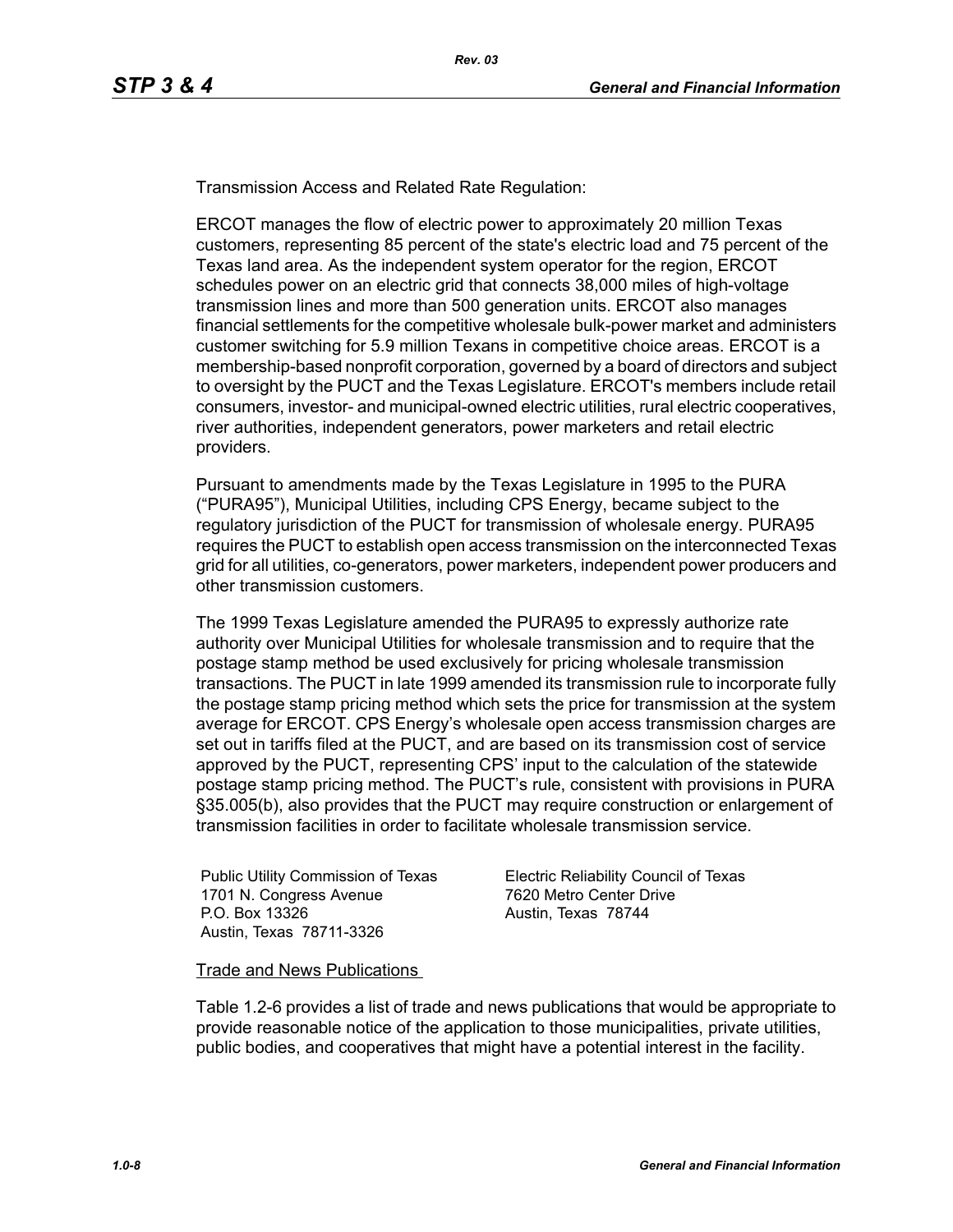$\mathbf I$ 

ı

## **1.3 Financial Qualifications**

Tables 1.3-1 and 1.3-3 provide a summary of project costs for Units 3 and 4 as estimated by NINA and CPS Energy, respectively. Project costs are shown on a 100% basis, of which, NRG SouthNINA Texas 3 LLC and NRG SouthNINA Texas 4 LLC and CPS Energy would each fund its respective share of the Project. Due to differences in cost assumptions, methods of financing, etc., the project cost estimates are not exact matches. However, the total project cost estimates are comparable, and as shown in Tables 1.3-2 and 1.3-4, NRG SouthNINA Texas 3 LLC, NRG SouthNINA Texas 4 LLC and CPS Energy each demonstrates the ability to fund its pro rata share of the Project utilizing its respective sources of funding.

Table 1.3-5 provides the operations and maintenance costs for the first five years for Unit 3 and Unit 4. The sources to cover the operating costs for NINA will come from the sale of electricity through Power Purchase Agreements (PPAs). A description of the PPAs is provided in Table 1.3-6.

CPS Energy is an "electric utility" as defined in 10 CFR 50.2 and in COL-ISG-02, "Interim Staff Guidance on Financial Qualifications of Applicants for Combined License Applications," and therefore, in accordance with 10 CFR 50.33(f), CPS Energy is not required to provide detailed O&M finance estimates as part of this submittal.

The financial qualifications of the proposed licensees are demonstrated through the information provided in Tables 1.3-1 through 1.3-6. Further background information is provided below.

#### **All tables referenced above are proprietary and confidential, and should be withheld from public disclosure.**

#### Nuclear Innovation North America LLC

NINA is a newly formed company whose focus is to market and promote ABWR nuclear technology, and develop ABWR nuclear power generation facilities in the U.S. NINA was formed in February 2008 by NRG. On February 29, 2008, Toshiba entered into agreements with NRG to invest up to \$300 million in NINA in return for 12% of the membership interests, with NRG owning the remaining 88%. The parties closed on the joint venture transaction on May 1, 2008. In addition to its \$300 million investment, Toshiba has extended EPC terms exclusively to NINA for an additional four units beyond STP 3&4 in order to facilitate the development of additional ABWR plants in the U.S. With the support of its shareholders, NINA is uniquely positioned to lead the nuclear renaissance in the U.S. with ABWR as the nuclear technology of choice. NINA intends to use the combination of NRG's leadership position in the power generation industry along with Toshiba's premier position in nuclear engineering, design and construction to develop and build its own new nuclear units as well as provide value added solutions to other companies pursuing new nuclear development.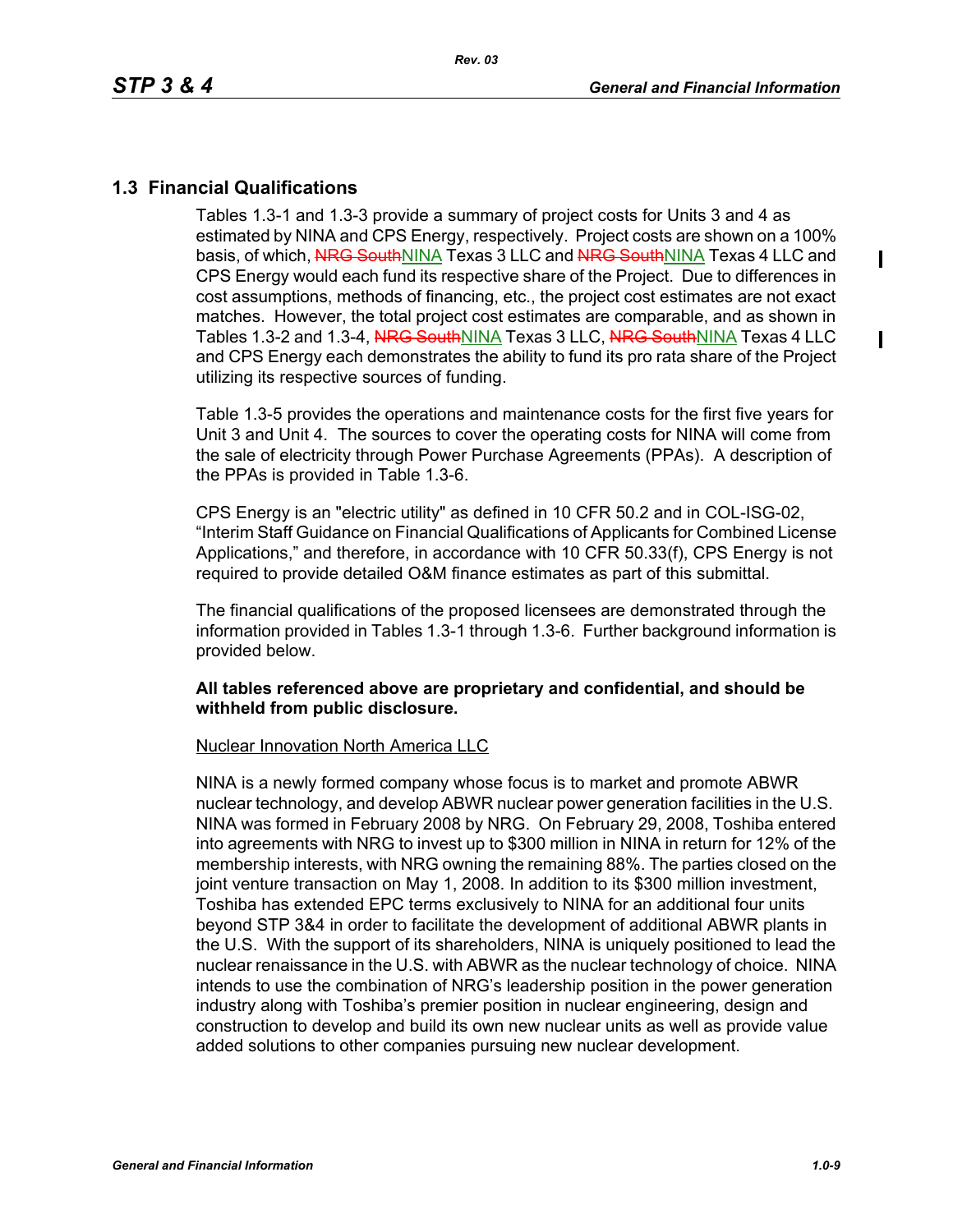### NRG Energy

NRG Energy provides the following information required by 10 CFR 50.33(f), 10 CFR 50 App C, and NUREG-1577, Rev. 1 to demonstrate that NRG Energy possesses or has reasonable assurance of obtaining the funds necessary to cover estimated construction costs and related fuel cycle costs.

NRG Energy is among the largest independent power producers in the U. S. with a proven track record of developing, constructing and operating power generation facilities. As of December 31, 2007, NRG had a total global portfolio of 191 active operating generation units at 49 power generation plants, with an aggregate generation capacity of approximately 24,115 MW, and approximately 740 MW under construction. Within the U.S., NRG is the 2nd largest unregulated generation company by capacity. NRG has one of the most diversified power generation portfolios in terms of geography, fuel-type and dispatch levels. NRG's principal domestic power plants consist of a diversified mix of natural gas, coal, oil-fired and nuclear facilities.

NRG's financial profile is robust, characterized by significant free cash flow generation and prudent financial and capital management. For the year ended December 31, 2007, NRG generated approximately \$1 billion of free cash flow and had total assets of approximately \$19 billion. The company aggressively manages its credit profile, and targets credit metrics well beyond its stipulated ratings from the credit rating agencies. At December 31, 2007, NRG maintained a Debt to Total Capitalization ratio of 59% and Debt to EBITDA of 3.9x. Commensurate with aggressively managing its credit profile, NRG employs a disciplined approach to capital allocation. The process within NRG of devoting capital to new projects is a rigorous one, with only the most deserving projects receiving funding. To date, NRG together with CPS has devoted over \$175 million to the development of STP 3 & 4.

Further detailed financial information on NRG may be found at www.sec.gov or at www.nrgenergy.com.

#### CPS Energy

CPS Energy is the trademarked name through which the City of San Antonio, acting by and through the City Public Service Board, does business. CPS Energy is a Texas municipal utility and an independent Board of the City of San Antonio. CPS Energy generates and distributes electricity and recovers the cost of this electricity through rates approved by its rate regulator, the City of San Antonio, thus meeting the definition of an "electric utility" in 10 CFR 50.2. Therefore, CPS Energy is exempt from financial qualification review for the operating license pursuant to 10 CFR 50.33(f) and in accordance with Section III.1.b. of NUREG-1577, Rev. 1. Information regarding CPS Energy's financial qualifications to support the construction of STP 3 & 4 is provided below.

In its most recent bond offering, CPS Energy received "investment-grade" ratings for its Bonds and Commercial Paper from Fitch Ratings, Moody's Investors Service, Inc., and Standard and Poor's Ratings Service, including ratings from these agencies for its senior lien bonds of "AA+", "Aa1", and "AA", respectively. Further detailed financial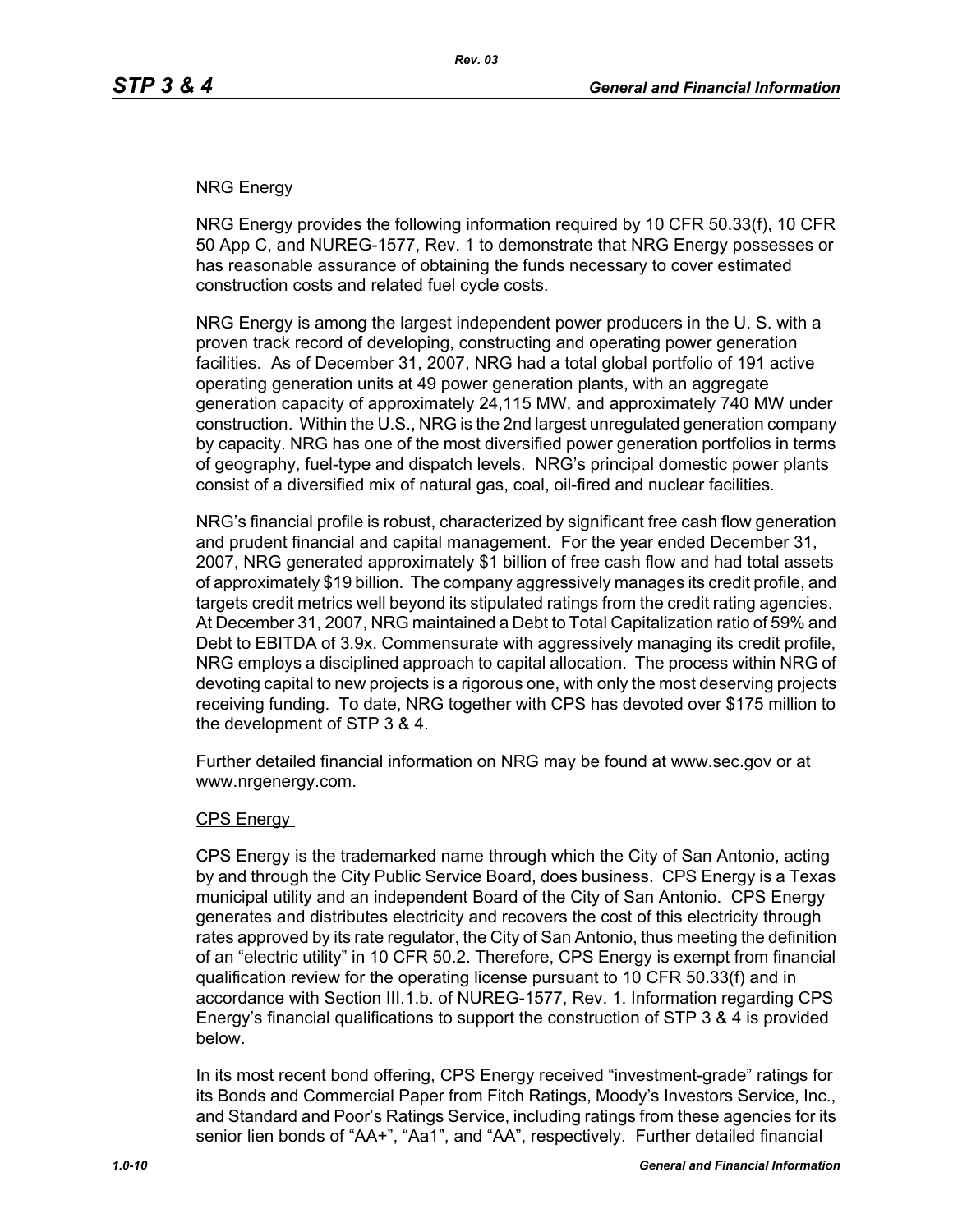information regarding CPS Energy is provided in its Annual Reports and Bond Official Statements available at "www.cpsenergy.com."

The CPS Energy electric system serves a territory consisting of substantially all of Bexar County and small portions of the adjacent counties of Comal, Guadalupe, Atascosa, Medina, Bandera, Wilson, and Kendall. Certification of this service area has been approved by the PUCT. CPS Energy is currently the exclusive provider of electric service within this service area, including the provision of electric service to some Federal military installations located within the service area that have their own distribution facilities.

In addition to the area served at retail rates, CPS Energy sells wholesale electricity to the Floresville Electric Light & Power System, the City of Hondo, and the City of Castroville. These three wholesale supply agreements have remaining terms ranging from less than one to ten years until expiration, although all of the agreements provide for extensions. Discussions are ongoing with all three entities to renew their respective long-term wholesale power agreements. Additionally, CPS Energy has recently entered into several one-year wholesale supply agreements with other various municipalities and cooperatives. CPS Energy plans to seek additional opportunities to enter into long-term wholesale electric power agreements in the future. The requirements under the existing and any new wholesale agreements would be firm energy obligations of CPS Energy.

The CPS Energy gas system serves the City of San Antonio (the City) and its environs, although there is no certificated CPS Energy gas service area. In Texas, no legislative provision or regulatory procedure exists for certification of natural gas service areas. As a result, CPS Energy competes against other gas supplying entities on the periphery of its service area. Pursuant to the authority provided by Section 181.026, Texas Utilities Code, among other applicable laws, the City has executed a license agreement ("License Agreement") with the City of Grey Forest, Texas ("Licensee"), dated as July 28, 2003, for a term through May 31, 2028. Pursuant to this License Agreement, the City permits the Licensee to provide, construct, operate and maintain certain natural gas lines within the boundaries of the City which it originally established in 1967 and to provide extensions and other improvements thereto upon compliance with the provisions of the License Agreement and upon the payment to the City of a quarterly license fee of 3.0% of the gross revenues received by the Licensee from the sale of natural gas within the Licensed Area (as defined in the License Agreement). Thus, in the Licensed Area, CPS Energy is in direct competition with Grey Forest Utilities as a supplier of natural gas.

CPS Energy also has 20-year Franchise Agreements with 28 incorporated communities in the San Antonio area. These Franchise Agreements permit CPS Energy to operate its facilities in the city's streets and public ways in exchange for a franchise fee of 3.0% on electric and natural gas revenues earned within their respective municipal boundaries. Of these 28 agreements, 24 expire in 2010; the others expire in 2011, 2017, 2023 and 2024.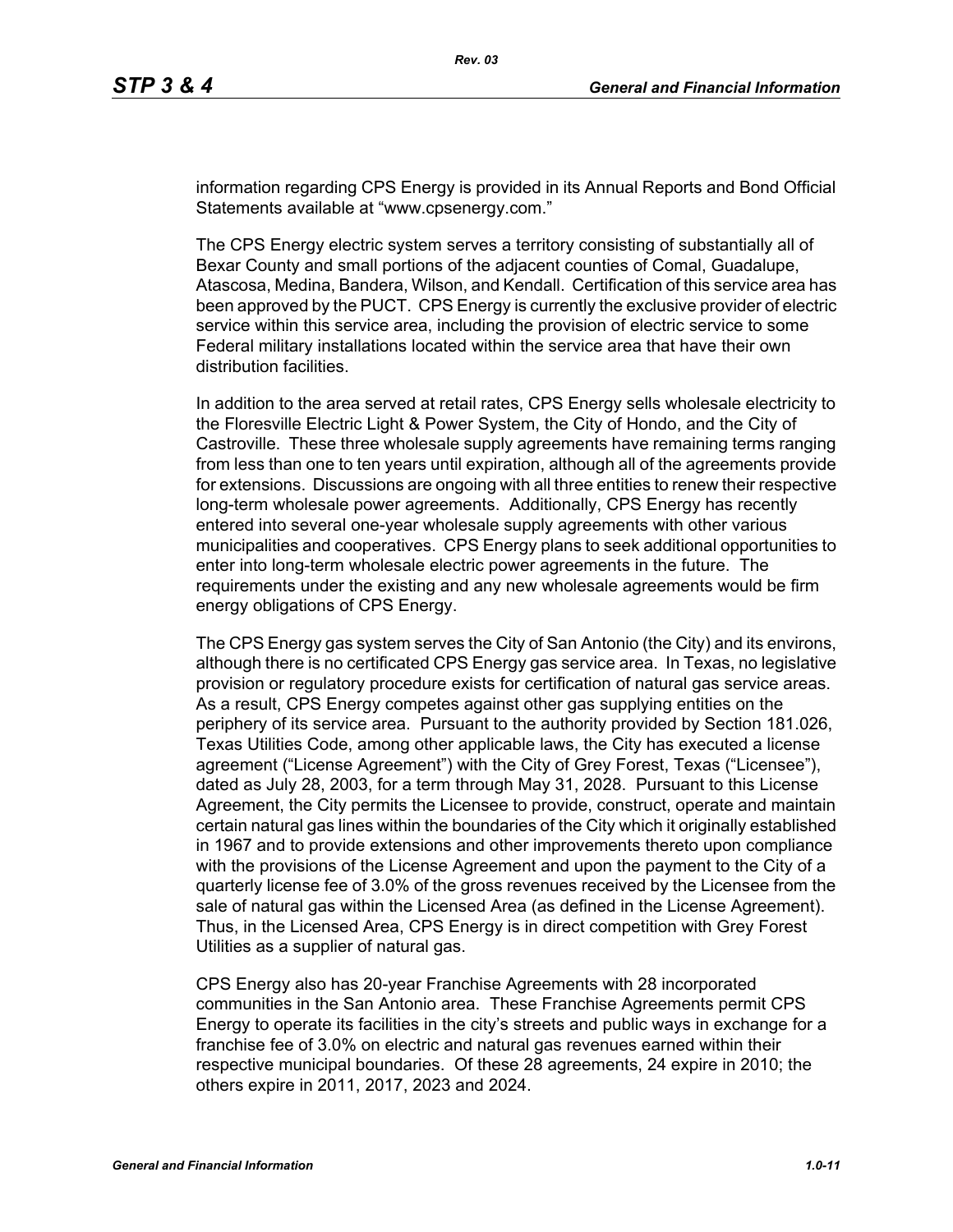## **1.4 Decommissioning Funding Assurance**

The plant owners certify that prior to initial fuel load they will provide assurance for funding decommissioning based upon the NRC minimum "formula" amount calculated pursuant to 10 CFR 50.75(c). Table 1.4-1 provides the current calculation of the NRC formula amount, which is the same for STP 3 and STP 4. This amount will be adjusted annually in accordance with 10 CFR 50.75(b)(2). The plant owners' funding proposals to cover those costs in accordance with 10 CFR 50.75 are set forth below.

CPS Energy will provide decommissioning funding assurance for its proportionate obligation for decommissioning based upon its percentage interests in each unit using the external sinking fund method as provided for in 10 CFR 50.75(e)(1)(ii). CPS Energy qualifies to use this as its exclusive mechanism under the provisions of 10 CFR 50.75(e)(1)(ii)(A), because it is a municipality that establishes its own rates and is able to recover its cost of service allocable to decommissioning. In accordance with the requirements of 10 CFR 50.75(e)(1)(ii), CPS Energy will set aside funds periodically, no less frequently than annually, in a trust fund account segregated from its assets and outside its administrative control and in which the total amount of funds will be sufficient to fund decommissioning at the time permanent cessation of operations is expected.

In accordance with the terms of 10 CFR 50.75(e)(1)(vi), NRG SouthNINA Texas 3 LLC and NRG SouthNINA Texas 4 LLC (the NRG Licensees) will provide decommissioning funding assurance for their proportionate obligations for decommissioning based upon their percentage interests in each unit as described in Section 1.1 above using the external sinking fund method consistent with the provisions of 10 CFR  $50.75(e)(1)(ii)$ , except that the NRG Licensees will not ordinarily collect funding from ratepayers. In accordance with the requirements of 10 CFR 50.75(e)(1)(ii), the NRG Licensees will set aside funds periodically, no less frequently than annually, in a trust fund account segregated from their assets and outside of their administrative control and in which the total amount of funds will be sufficient to fund decommissioning at the time permanent cessation of operations is expected. However, the funds periodically set aside are expected to be generated from sales of power. Although the NRG Licensees do not technically qualify to use the external sinking fund method as their exclusive mechanism under the provisions of 10 CFR 50.75(e)(1)(ii)(A)&(B), exclusive reliance of this mechanism should be acceptable, because pursuant to House Bill 1386 passed by the Texas Legislature on May 28, 2007 and signed into law by the Governor on June 15, 2007, Texas Law effective September 1, 2007, provides that ratepayers would be obligated to fund the total cost of decommissioning in the event that the NRG Licensees fail to periodically set aside funds as planned. Tex. Util. Code Ann. § 39.206 (Vernon 1998 and Supp. 2007). Thus, if the NRG Licensees do not provide periodic funding from their own revenues, Texas Law would provide for a mechanism for funding decommissioning that does meet the requirements of 10 CFR 50.75(e)(1)(ii)(A).

A Decommissioning Report and certifications are provided in Table 1.4-1 consistent with the requirements of 10 CFR 50.75(b) and 10 CFR 50.75(e)(3).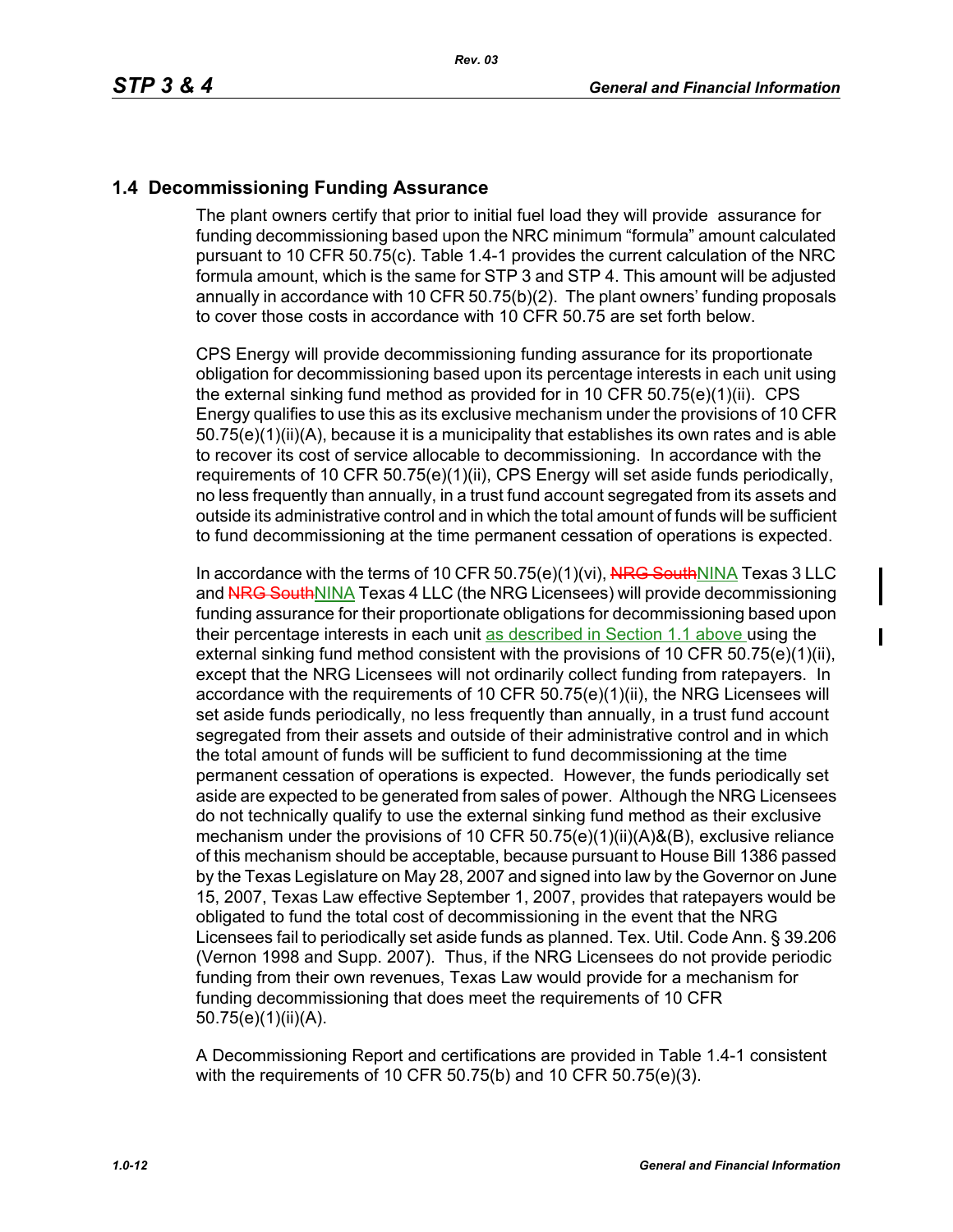## **1.5 Foreign Ownership Restrictions**

#### CPS Energy

CPS Energy is a Texas municipal utility and an independent Board of the City of San Antonio. CPS Energy is neither owned, controlled, nor dominated by an alien, foreign corporation or foreign government.

## NRG Energy

NRG SouthNINA Texas 3 LLC and NRG SouthNINA Texas 4 LLC operate in the state of Texas and will be indirectly majority-owned and controlled by NRG Energy, Inc. (NRG Energy), which has a controlling interest in Nuclear Innovation North America LLC (NINA). Through its wholly owned subsidiaries, NINA will own 100% of NRG-SouthNINA Texas 3 LLC and NRG SouthNINA Texas 4 LLC. NINA itself is a joint venture currently owned 88% by NRG Energy and 12% by Toshiba America Nuclear Energy Corporation (Toshiba America Nuclear). Toshiba America Nuclear is a wholly owned subsidiary of Toshiba America, Inc., a Delaware corporation, which is a wholly owned subsidiary of Toshiba Corporation, a Japanese corporation. The existing ownership structure of these companies is reflected in Figure 1.12-1. Toshiba America Nuclear itself is indirectly owned, controlled and dominated by a foreign corporation. However, Toshiba America Nuclear is only a minority (12%), non-controlling investor in an intermediate holding company in the corporate ownership chain of the NRG Licensees. NINA is controlled by NRG Energy, which owns 88% of NINA, and Toshiba America Nuclear is not able to exercise domination or control over NINA or any of the subsidiaries controlled by NINA.

Section 13(d) of the Securities Exchange Act of 1934, as amended, 15 U.S.C. 78m(d), requires that a person or entity that owns or controls more than 5% of the securities of a company must file notice with the Securities and Exchange Commission (SEC). Based upon filings with the SEC, NRG Energy is not aware of any alien, foreign corporation, or foreign government that holds or may hold more than 5% of the securities of NRG Energy.

The directors and executive officers of NRG Energy are United States citizens, except for two executive officers. The two executive officers with foreign citizenship will not be able to exercise control over NRG Energy. As such, neither NRG Energy, nor the subsidiaries that it controls are owned, controlled, or dominated by any alien, foreign corporation, or foreign government.

Based upon the above information, there is no reason to believe that NRG SouthNINA Texas 3 LLC or NRG SouthNINA Texas 4 LLC are or will be owned, controlled, or dominated by any alien, foreign corporation, or foreign government.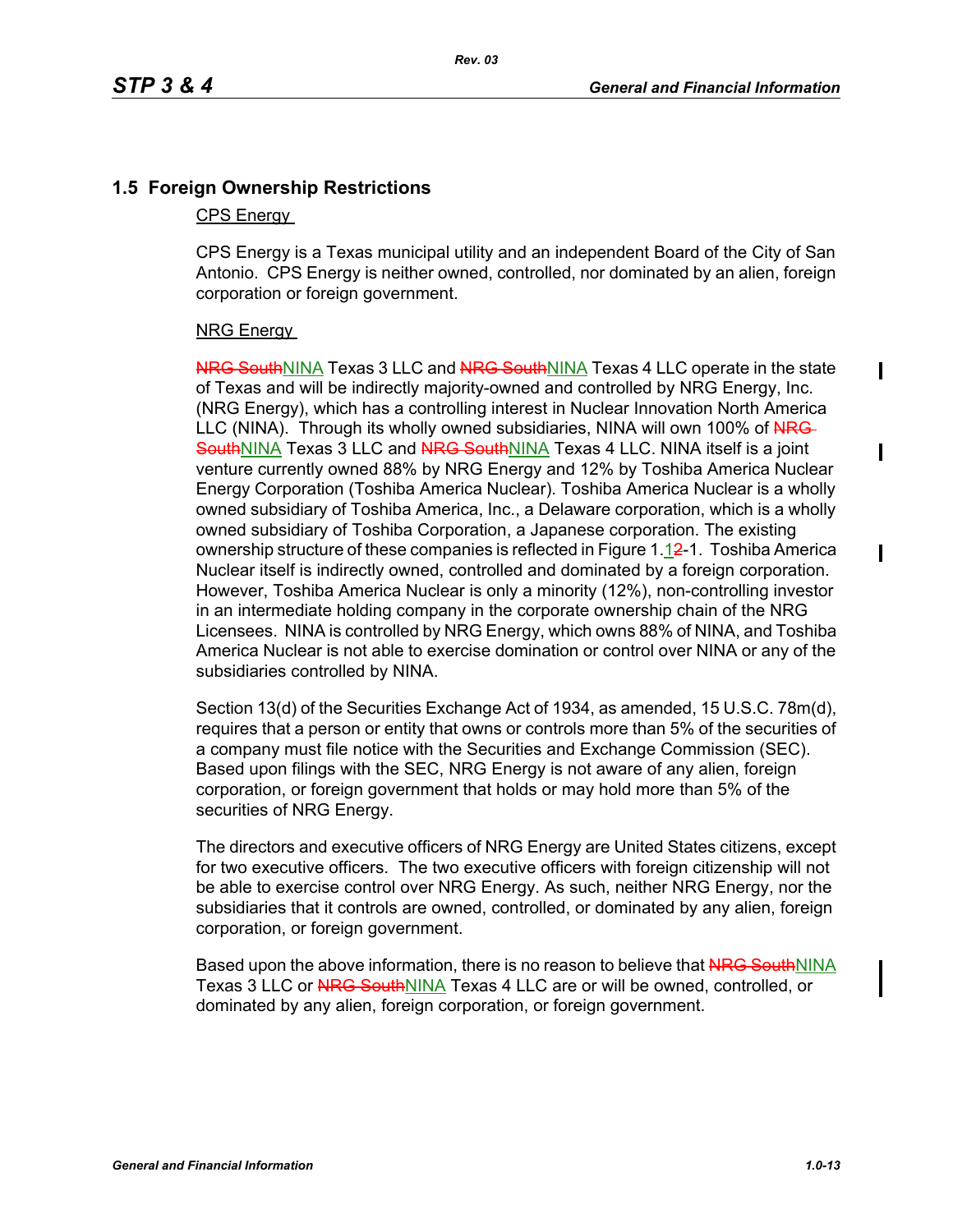## **1.6 Restricted Data and Classified National Security Information**

The COLA for STP 3 & 4 does not contain any Restricted Data or other Classified National Security Information, nor does it result in any change in access to any Restricted Data or Classified National Security Information. In addition, it is not expected that activities conducted in accordance with the proposed combined license will involve such information. In compliance with Section 145(a) of the Act and 10 CFR 50.37, the applicants agree that they will not permit any individual to have access to or any facility to possess Restricted Data or Classified National Security Information until the individual and/or facility has been approved for such access under the provisions of 10 CFR Part 25 and/or 10 CFR Part 95.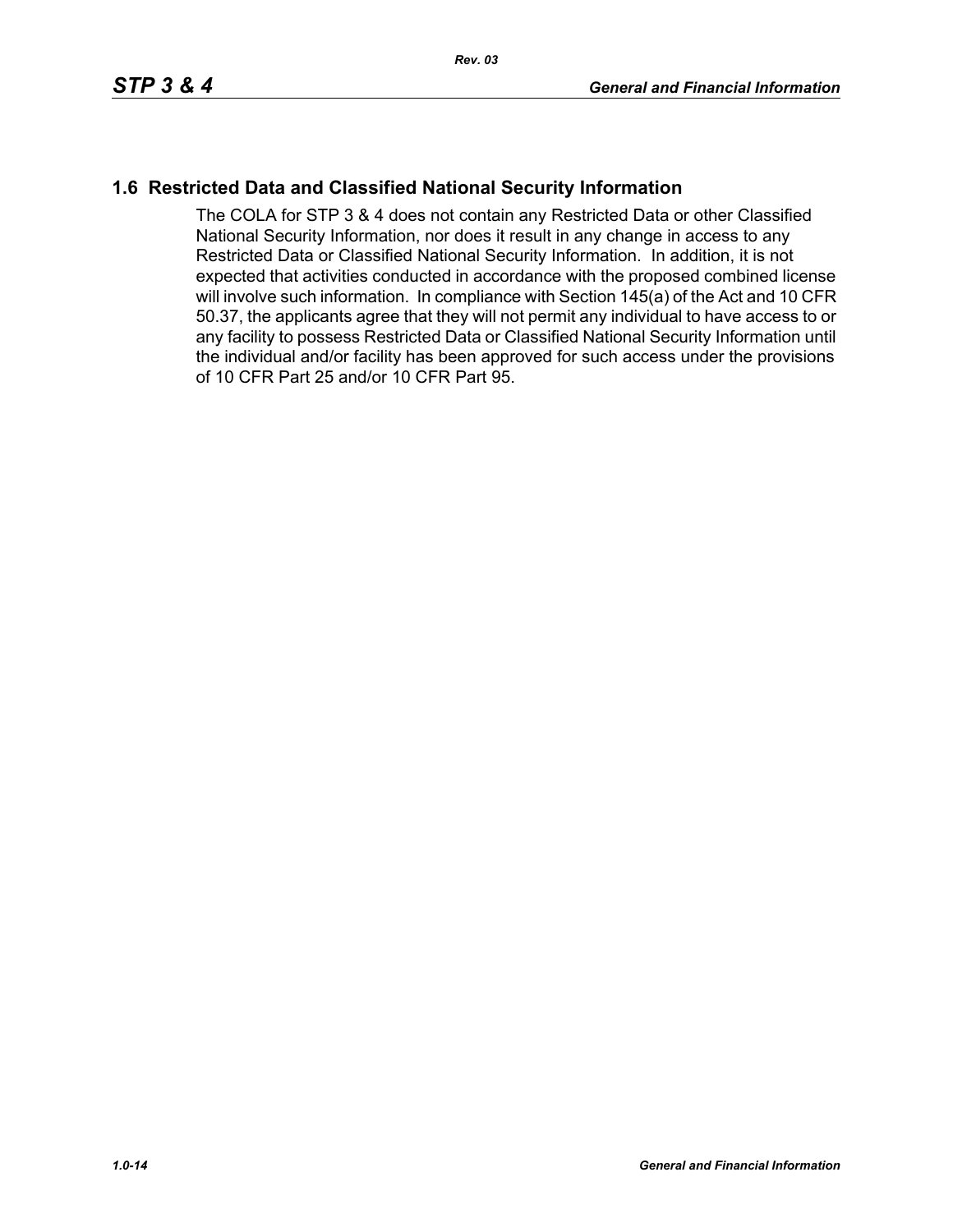## **Table 1.2-1 Officers and Directors of Nuclear Innovation North America LLC**

*Rev. 03*

**Nuclear Innovation North America LLC 521 Fifth Avenue, 30th Floor New York, NY 10175**

| <b>Contact Name</b> | <b>Position / Title</b>                | <b>Citizenship</b>   |
|---------------------|----------------------------------------|----------------------|
| <b>Officers</b>     |                                        |                      |
| Steve Winn          | President and CEO                      | <b>United States</b> |
| John Bates          | <b>Chief Operating Officer</b>         | <b>United States</b> |
| Bruce Chung         | <b>Chief Financial Officer</b>         | <b>United States</b> |
| <b>Jamey Seely</b>  | <b>General Counsel and Secretary</b>   | <b>United States</b> |
| David Galvin        | Sr. Vice President, Finance & Strategy | United States        |
|                     |                                        |                      |
| <b>Directors</b>    |                                        |                      |
| David Crane         | Manager                                | <b>United States</b> |
| Drew Murphy         | Alternate Manager                      | <b>United States</b> |
| Yasuharu Igarashi   | Manager                                | Japan                |
| Hiroshi Sakamoto    | Alternate Manager                      | Japan                |

 $\mathbf{I}$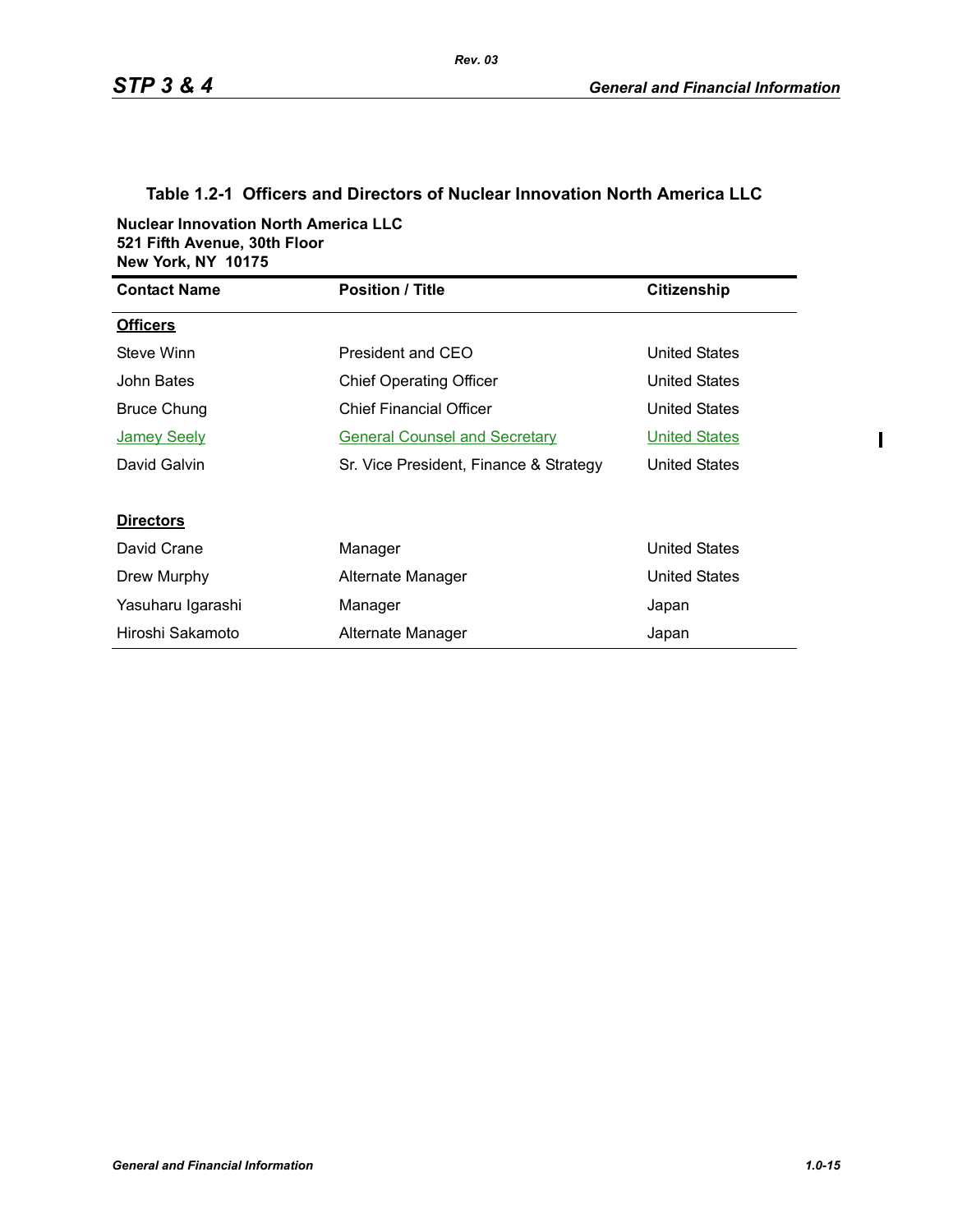| NRG Energy, Inc.<br>211 Carnegie Center<br>Princeton, NJ 08540 |                                                                                                 |                      |
|----------------------------------------------------------------|-------------------------------------------------------------------------------------------------|----------------------|
| <b>Contact Name</b>                                            | <b>Position / Title</b>                                                                         | Citizenship          |
| <b>Officers</b>                                                |                                                                                                 |                      |
| David Crane                                                    | President and CEO                                                                               | <b>United States</b> |
| Robert Flexon                                                  | EVP and Chief Operating Financial Officer                                                       | <b>United States</b> |
| <b>Clint Freeland</b>                                          | <b>SVP and Chief Financial Officer</b>                                                          | United States        |
| Kevin Howell                                                   | Regional Executive Vice President and President, Texas Region                                   | <b>United States</b> |
| Michael Liebelson                                              | Chief Development Officer, Low Carbon Technology Executive<br><b>Vice President, Renewables</b> | <b>United States</b> |
| Jonathan Baliff                                                | <b>Executive Vice President, Strategy</b>                                                       | <b>United States</b> |
| Drew Murphy                                                    | <b>Executive Vice President and President, Northeast Region</b>                                 | <b>United States</b> |
| John Ragan                                                     | <b>Executive Vice President and Chief Operations Officer</b>                                    | <b>United States</b> |
| Jeff Baudier                                                   | Senior Vice President and Regional President, South Central<br><b>Region</b>                    | <b>United States</b> |
| Steve Hoffmann                                                 | Senior Vice President and Regional President, West Region                                       | <b>United States</b> |
| Jim Ingoldsby                                                  | Vice President and Chief Accounting Officer                                                     | <b>United States</b> |
| Denise Wilson                                                  | <b>Executive Vice President and Chief Administrative Officer</b>                                | <b>United States</b> |
| <b>Michael Bramnick</b>                                        | <b>Senior Vice President and General Counsel</b>                                                | <b>United States</b> |
| <b>Mauricio Gutierrez</b>                                      | <b>Executive Vice President, Commerical Operations</b>                                          | <b>Mexico</b>        |
| <b>Directors</b>                                               |                                                                                                 |                      |
| <b>Howard Cosgrove</b>                                         | <b>Chairman and Director</b>                                                                    | <b>United States</b> |
| John Chlebowski                                                | Director                                                                                        | <b>United States</b> |
| Lawrence Coben                                                 | Director                                                                                        | <b>United States</b> |
| David Crane                                                    | Director, President and CEO                                                                     | <b>United States</b> |
| Stephen Cropper                                                | <b>Director</b>                                                                                 | <b>United States</b> |
| <b>William Hantke</b>                                          | Director                                                                                        | <b>United States</b> |
| Paul Hobby                                                     | Director                                                                                        | <b>United States</b> |
| Anne Schaumburg                                                | <b>Director</b>                                                                                 | <b>United States</b> |
| <b>Herbert Tate</b>                                            | <b>Director</b>                                                                                 | <b>United States</b> |
| Thomas Weidemeyer                                              | Director                                                                                        | <b>United States</b> |
| <b>Kathleen McGinty</b>                                        | <b>Director</b>                                                                                 | <b>United States</b> |
| <b>Walter Young</b>                                            | Director                                                                                        | <b>United States</b> |
| Kirbyjon H. Caldwell                                           | <b>Director</b>                                                                                 | <b>United States</b> |

## **Table 1.2-2 Officers and Directors of NRG Energy, Inc.**

ı

 $\mathbf I$ 

ı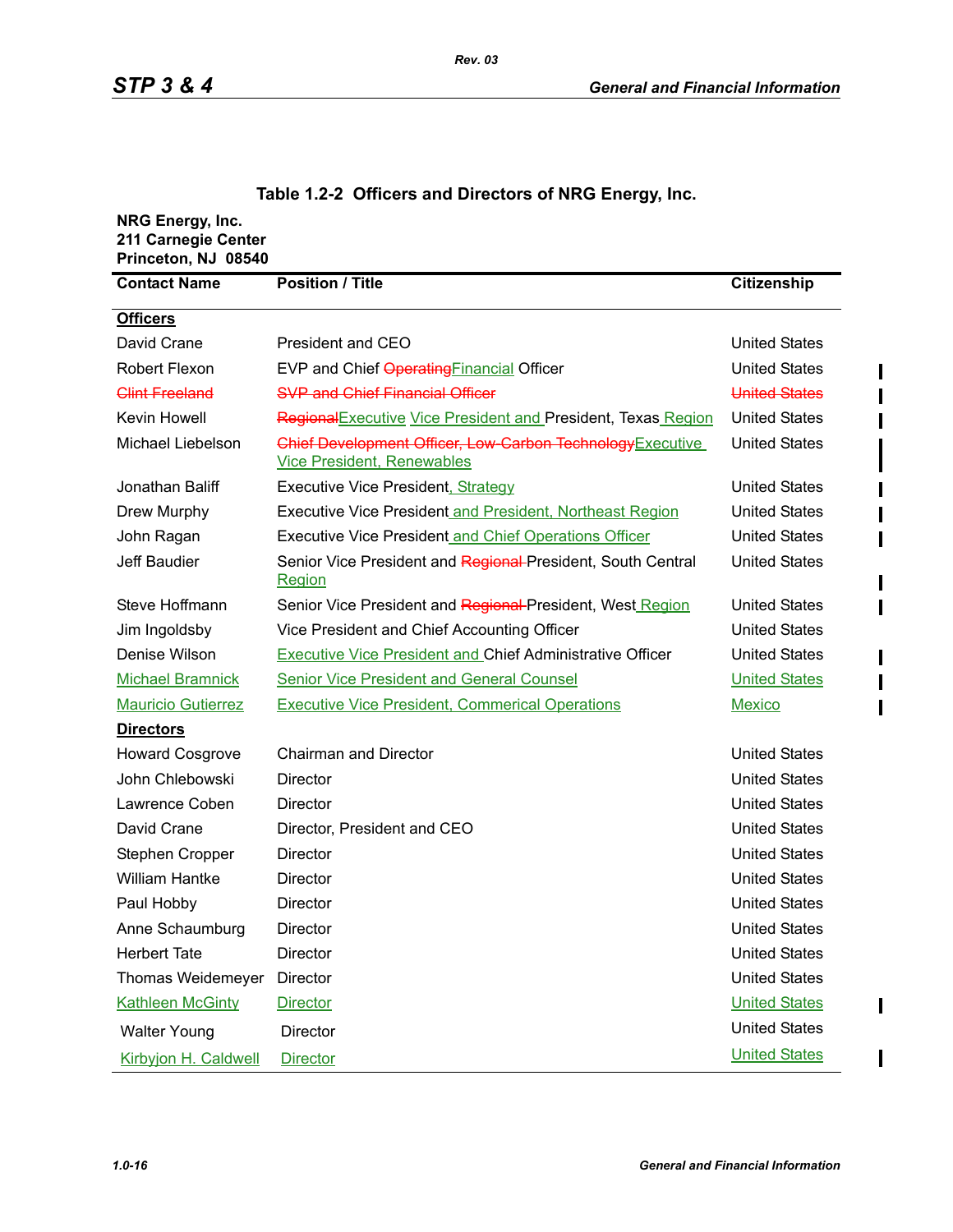#### Table 1.2-3 Directors and Officers of **NRG SouthNINA** Texas 3 LLC, NRG **SouthNINA Texas 4 LLC, and their Parent Companies**

**STP 3&4 Nuclear Innovation North America Investments LLC NRG SouthNINA Texas 3 LLC NRG SouthNINA Texas 4 LLC 521 Fifth Avenue, 30th Floor New York, NY 10175**

| <b>Name</b>           | <b>Position</b> | Citizenship |
|-----------------------|-----------------|-------------|
| Winn, Steve           | President       | US          |
| David Galvin          | VP              | US          |
| <b>Raymond Salort</b> | VP              | US          |
| Daniels, Edmund       | VP & Secretary  | US          |
| Sotos, Christopher    | VP; Treasurer   | US          |

## **Table 1.2-4 Trustees and Senior Executive Team of CPS Energy**

| <b>City Public Service Board of San Antonio, Texas</b> |
|--------------------------------------------------------|
| (CPS Energy)                                           |
| P.O. Box 1771                                          |
| San Antonio, Texas 78296                               |

| <b>Name</b>                                        | <b>Position</b>                       | <b>Citizenship</b> |
|----------------------------------------------------|---------------------------------------|--------------------|
| Bartley, Stephen L.                                | <b>Deputy</b> Interim General Manager | US                 |
| Geis, Aurora                                       | <b>Chair, Board of Trustees</b>       | <b>US</b>          |
| Gold-Williams, Paula Y.                            | Exec VP; CFO                          | US                 |
| Castro, JulianHardberger, Phil-                    | Mayor; ex-officio Trustee             | <b>US</b>          |
| Hennigan, Stephen S.                               | Trustee                               | US                 |
| Howard, Derick                                     | Trustee                               | <b>US</b>          |
| Kotara, Michael K.                                 | Exec VP                               | US.                |
| Lee, Milton B.                                     | General Manager and CEO               | <b>US</b>          |
| <u>Moore, John<del>Lujan, Al</del>-</u>            | Exec VP                               | <b>US</b>          |
| Guevera, HomerSanchez,<br><del>Alvaro. Jr. -</del> | Trustee                               | <b>US</b>          |
| Shellman, Carolyn E.                               | <b>SF Exec VP; Gen Counsel</b>        | US                 |
| Eugster, Cris                                      | Exec VP                               | <u>US</u>          |

 $\blacksquare$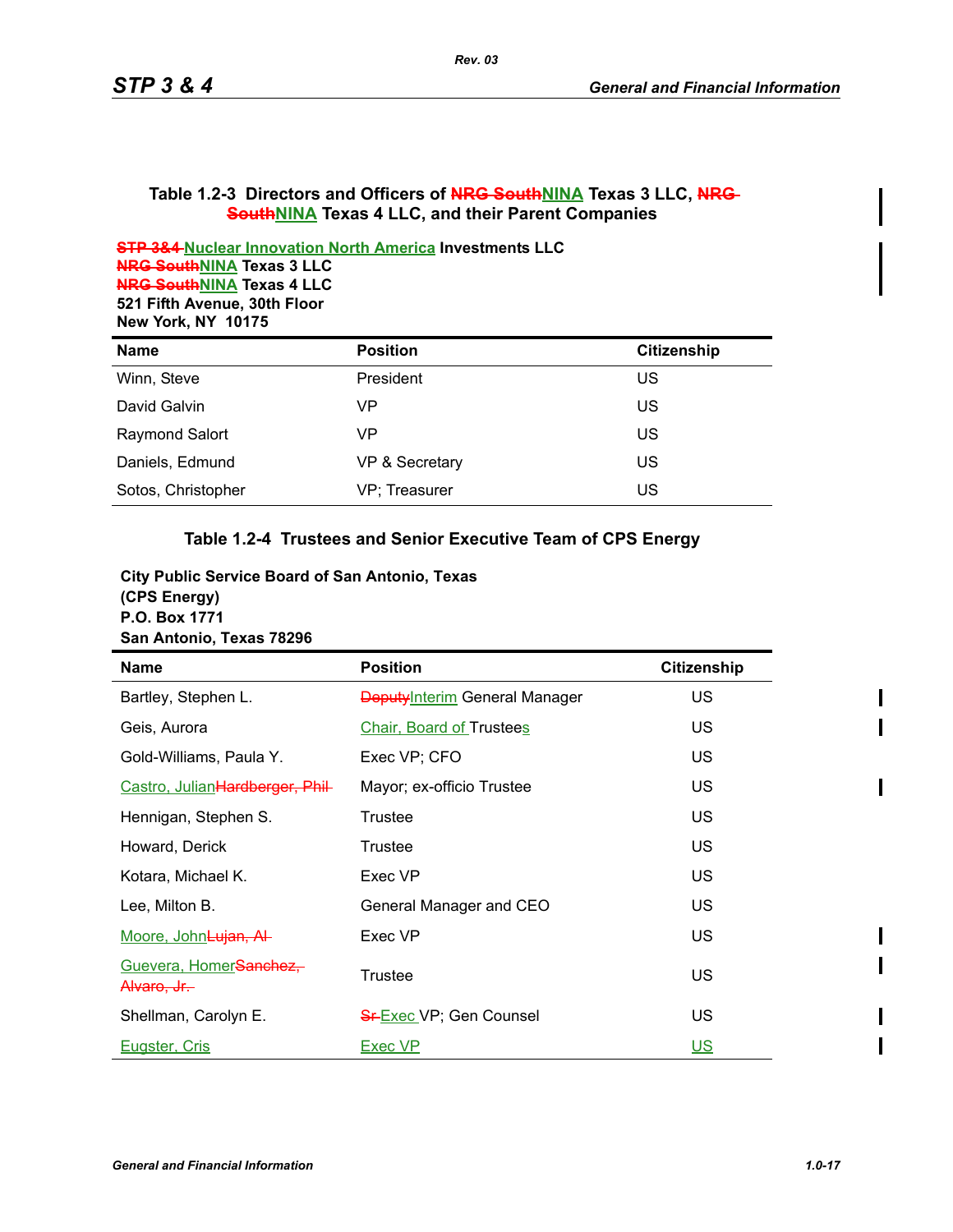## **Table 1.2-5 Directors and Officers of STP Nuclear Operating Company**

| <b>Name</b>                     | <b>Position</b>                                          | <b>Citizenship</b> | <b>Address</b>                                                     |
|---------------------------------|----------------------------------------------------------|--------------------|--------------------------------------------------------------------|
| Crane, David                    | <b>Director</b>                                          | <b>US</b>          | 211 Carnegie Center<br>Princeton, NJ 08540                         |
| Crenshaw, John                  | VP Engineering & Construction,<br><b>Units 3 &amp; 4</b> | <b>US</b>          | PO Box 289<br>Wadsworth, TX 77483                                  |
| Halpin, Ed                      | <b>Chief Nuclear Officer</b>                             | <b>US</b>          | PO Box 289<br>Wadsworth, TX 77483                                  |
| Mele, Cheryl<br>Kirksey, Chris- | <b>Director</b>                                          | <b>US</b>          | 721 Barton Springs<br>Road<br>Austin, TX 78704                     |
| McBurnett, Mark                 | VP Oversight / Regulatory<br>Affairs, Units 3 & 4        | <b>US</b>          | <b>PO Box 289</b><br>Wadsworth, TX 77483                           |
| Meier, Mike                     | <b>VP Shared Services</b>                                | <b>US</b>          | <b>PO Box 289</b><br>Wadsworth, TX 77483                           |
| Nesrsta, Jim, Jr.               | Director                                                 | <b>US</b>          | 145 Navarro<br>San Antonio, TX 78205                               |
| Rencurrel, Dave                 | Site VP                                                  | <b>US</b>          | <b>PO Box 289</b><br>Wadsworth, TX 77483                           |
| Powell, Tim                     | <b>VP Engineering</b>                                    | <b>US</b>          | PO Box 289<br>Wadsworth, TX 77483                                  |
| Richards, Kevin                 | Group VP, Units 3 & 4                                    | <b>US</b>          | <b>PO Box 289</b><br>Wadsworth, TX 77483                           |
| Sheppard, Joe                   | President & CEO, Chairman of<br>the Board                | <b>US</b>          | <b>PO Box 289</b><br>Wadsworth, TX 77483                           |
| Wood, Jon                       | <b>Board Secretary</b>                                   | <b>US</b>          | 112 E. Pecan Street,<br><b>Suite 1800</b><br>San Antonio, TX 78205 |

#### **STP Nuclear Operating Company**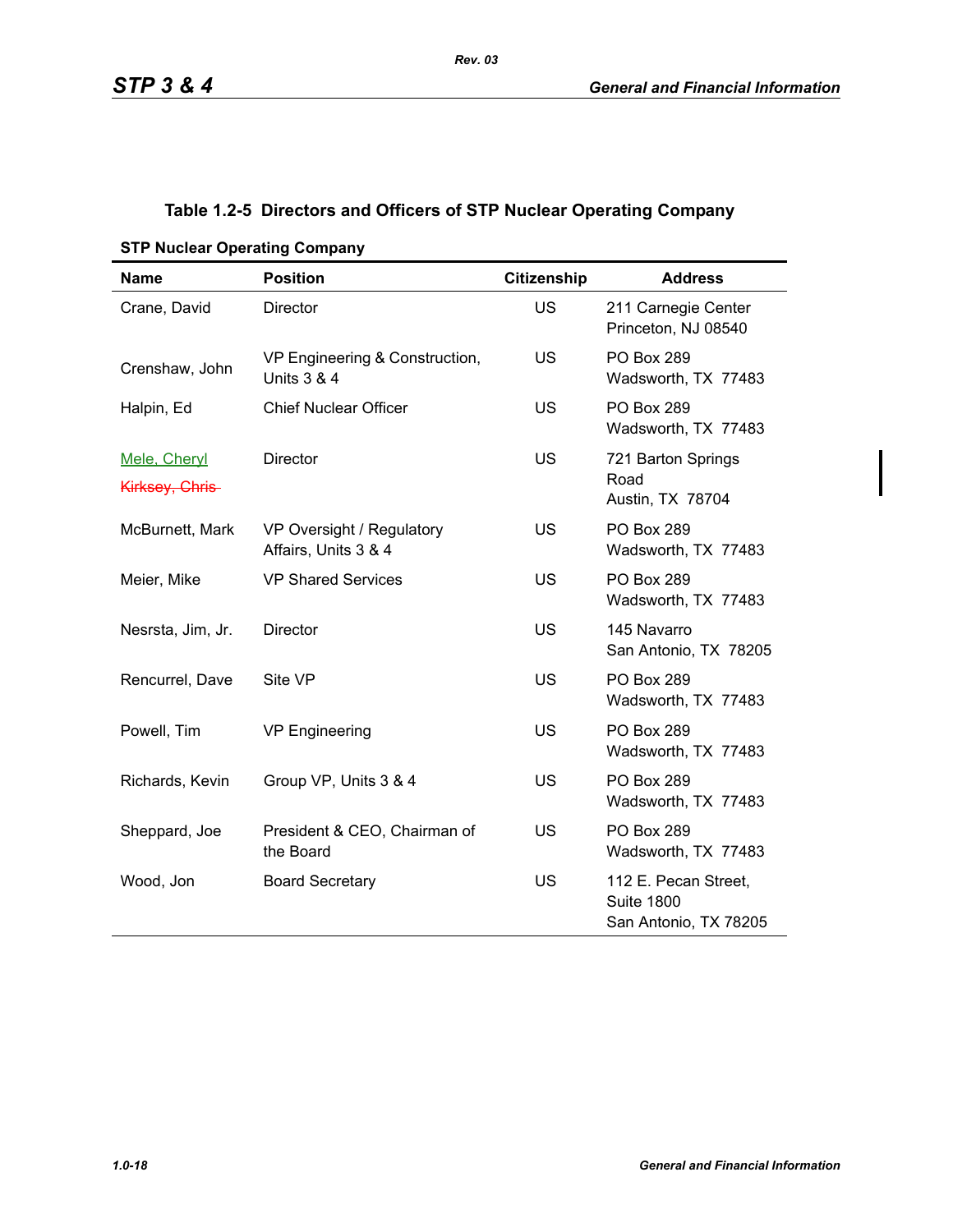| Organization                         | Contact                                                  | Phone                                        | Fax                          | E-mail                                                     |
|--------------------------------------|----------------------------------------------------------|----------------------------------------------|------------------------------|------------------------------------------------------------|
| <b>Bay City Tribune</b>              | Mike Reddell                                             | 979-245-5555                                 | 979-244-5908                 | news@baycitytribune.com<br>mike.reddell@baycitytribune.com |
| Victoria Advocate                    | Thomas Doyle                                             | 361-574-1271                                 | 361-574-1220                 | tdoyle@vicad.com                                           |
| Matagorda Advocate                   | <b>Judy Triplett</b><br>Sharon Howerton                  | 979-244-1330                                 | 979-244-1708                 | jtriplett@vicad.com<br>showerton@vicad.com                 |
| <b>Brazosport Facts</b>              | Elliott Blackburn                                        | 979-265-7411                                 | 979-265-7885                 | elliott.blackburn@thefacts.com<br>news@thefacts.com        |
| El Campo Leader-News                 | Chris Barbee                                             | 979-543-3363                                 | 979-543-0097                 | cbarbee@leader-news.com                                    |
| Palacios Beacon                      | <b>Nick West</b><br>Leita Hooper                         | 361-972-3009                                 | 361-972-2610                 | editor@palaciosbeacon.com<br>nickwest@wcnet.net            |
| <b>Houston Chronicle</b>             | Tom Fowler<br>Laura Goldberg                             | 713-220-7171                                 | 713-220-6806                 | tom.fowler@chron.com<br>laura.goldberg@chron.com           |
| Austin American Statesman            | Kathy Warbelow                                           | 512-912-3500                                 | 512-445-3971                 | kwarbelow@statesman.com                                    |
| Corpus Christi Caller Times          | Tom Whitehurst                                           | 361-884-2011                                 | 361-886-3732                 | whitehurstt@caller.com                                     |
| San Antonio Express News             | <b>City Desk</b><br>Veronica Flores                      | 210-250-3000<br>210-250-3171                 | 210-250-3105                 | citydesk@express-news.net<br>vflores@express-news.net      |
| <b>Associated Press</b>              | Mike Graczyk                                             | 281-872-8900                                 | 281-872-9988                 | mgraczyk@ap.org                                            |
| <b>Houston Business Journal</b>      | <b>Bill Schadewald</b>                                   | 713-688-8811<br>ext. 133                     | 713-968-8025<br>713-963-0482 | bschadewald@bizjournals.com                                |
| Wall St. Journal                     | <b>Thaddeus Herrick</b>                                  | 713.547.9211                                 | 713-547-9228                 | thaddeus.herrick@wsj.com                                   |
| Reuters                              | Eileen O'Grady<br>Eileen Moustakis                       | 713-210-8522<br>646-223-6074                 | 646-223-6079                 | eileen.ogrady@reuters.com<br>eileen.moustakis@reuters.com  |
| Dow Jones                            | Michael Rieke<br>Kristen McNamara                        | 713-227-5440<br>201-938-2061                 | 713-547-9234                 | kristen.mcnamara@dowjones.com                              |
| Nuc Net                              | John Shepherd                                            | +41-58-286-6111                              | +41-58-286-6845              | editors@worldnuclear.org                                   |
| <b>Nucleonics Week</b>               | Jenny Weil<br>Elaine Hiruo                               | 202-383-2170<br>202-383-2163                 | 202-383-2125                 | jenny_weil@platts.com<br>elaine_hiruo@platts.com           |
| <b>Nuclear News</b>                  | <b>Rick Michal</b>                                       | 708-579-8244                                 | 708-352-6464                 | rmichal@ans.org                                            |
| Nuclear Plant Journal                | Newal Agnihotri<br>Jolinda Capello                       | 630-858-6161                                 | 630-858-8787                 | jolinda@goinfo.com                                         |
| Nuclear Engineering<br>International | David Flin                                               | +44-20-8269-<br>7772                         | +44-20-8269-<br>7804         | dflin@wilmington.co.uk                                     |
| <b>NEI</b>                           | Scott Peterson<br><b>Steve Kerekes</b><br>Thelma Wiggins | 202-739-8044<br>202-739-8073<br>202-739-8046 | 202-785-4113                 | jsp@nei.org<br>sck@nei.org<br>tlw@nei.org                  |
| Power Engineering                    | Douglas J. Smith                                         | 918-831-9851                                 |                              | douglas@pennwell.com                                       |
| KIOX/KXGJ 96.9 FM                    | Tim Michaels                                             | 979-245-4642                                 | 979-245-6463                 | tmichael@x97.com                                           |
| <b>KMKS 102.5 FM</b>                 | Kay/Larry Sandlin                                        | 979-244-4242                                 | 979-245-0107                 | kmks@kmks.com                                              |
| KTRH AM 740                          | Bryan Erickson                                           | 713-212-8812                                 | 713-212-8957                 | bryanerickson@clearchannel.com                             |
| <b>KUHF 88.7 FM</b>                  | Debra Fraser                                             | 713-743-0887                                 | 713-743-1818                 | Dfraser@kuhf.org                                           |
| <b>KZRC 92.5 FM</b>                  | Ernie Cunnar                                             | 979-323-7771                                 | 708-671-1202                 | KZRC@KZRC.com                                              |

## **Table 1.2-6 Trade and News Publications**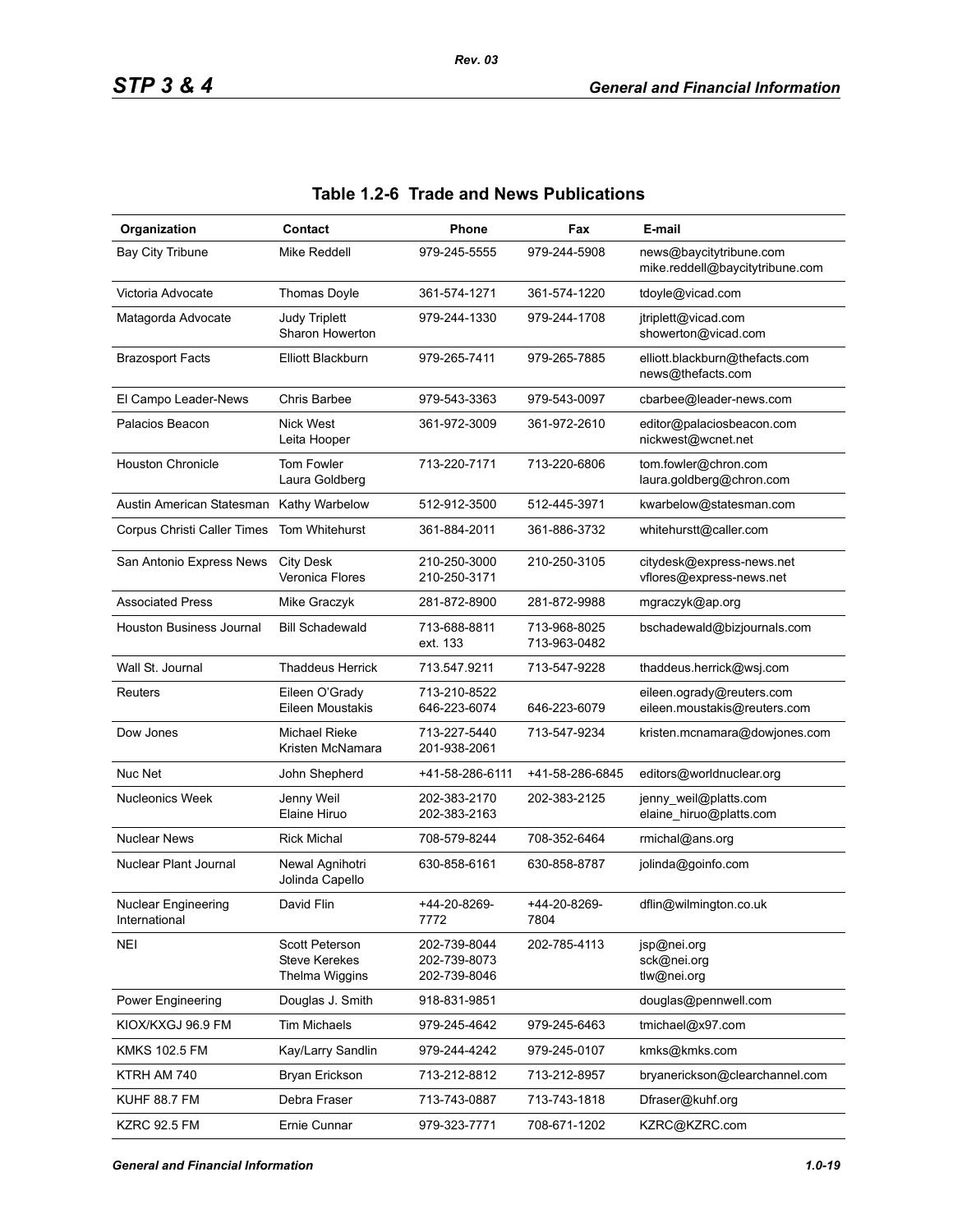| Organization                          | Contact                              | <b>Phone</b>                 | Fax                          | E-mail                                        |
|---------------------------------------|--------------------------------------|------------------------------|------------------------------|-----------------------------------------------|
| KAVU TV (Victoria Ch. 25)             |                                      | 512.575.2500                 | 512.575.2255                 |                                               |
| KHOU TV (CBS 11)                      | <b>Bill Bishop</b>                   | 713-521-4388                 | 713-521-4381                 | news@khou.com                                 |
| KNWS TV 51                            |                                      | 713.974.6397                 | 713.975.6397                 |                                               |
| KPRC TV (NBC 2)                       | Ken Cockroft                         | 713-778-4972                 | 713-781-4930                 | kcockroft@kprc.com                            |
| KRIV TV (FOX 26)                      | Ruben Dominguez                      | 713-479-2801                 | 713-479-2859                 | newsdesk@fox26.com                            |
| KTRK TV (ABC 13)                      | <b>Phil Grant</b><br>Dave Strickland | 713-663-4505<br>713-663-4501 | 713-663-4595<br>713-663-4648 | phil.grant@abc.com<br>dave.strickland@abc.com |
| Northland Cable TV for<br><b>PSAs</b> | Dan Bayliss<br><b>Betty Jiminez</b>  | 979-245-5511                 | 979-245-8256                 |                                               |

## **Table 1.2-6 Trade and News Publications (Continued)**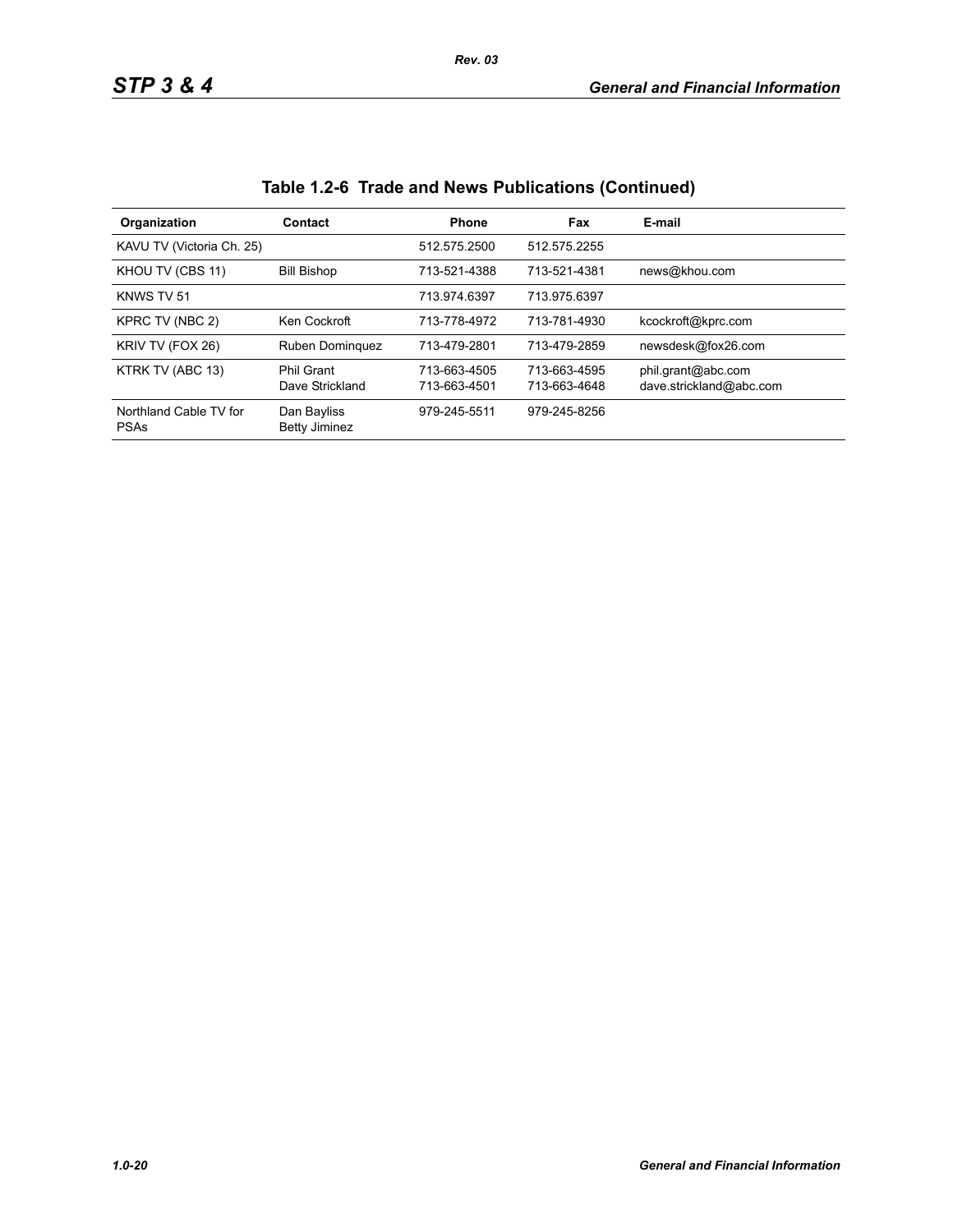*Rev. 03*

## **Table 1.3-1 NINA Summary of Total Project Costs for STP Units 3 and 4 (Proprietary) [s5]**



 $\overline{[e5]}$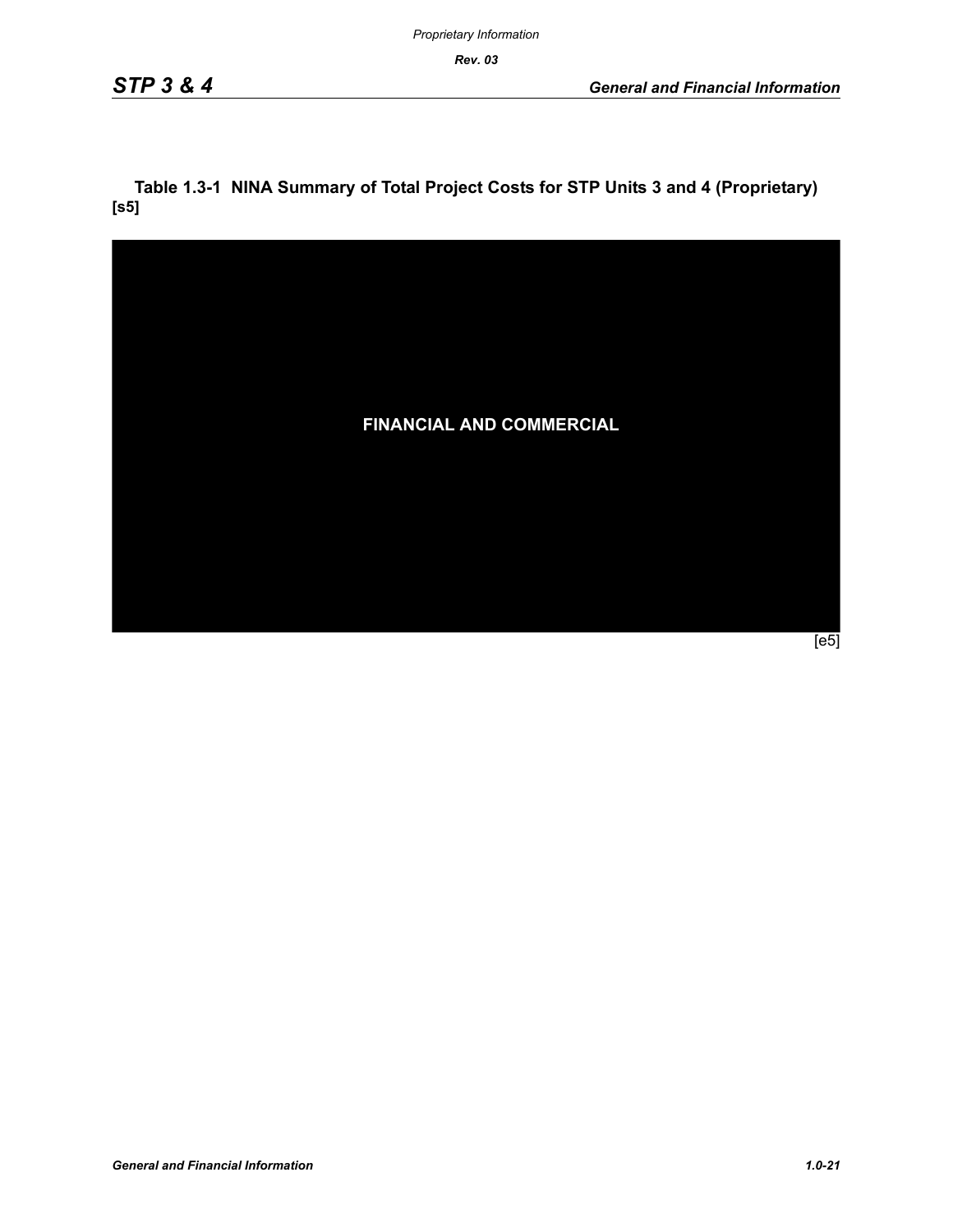*Proprietary Information*

*Rev. 03*

## **Table 1.3-2 NINA Sources and Uses for STP Units 3 & 4 (Proprietary)**

[s5]



[e5]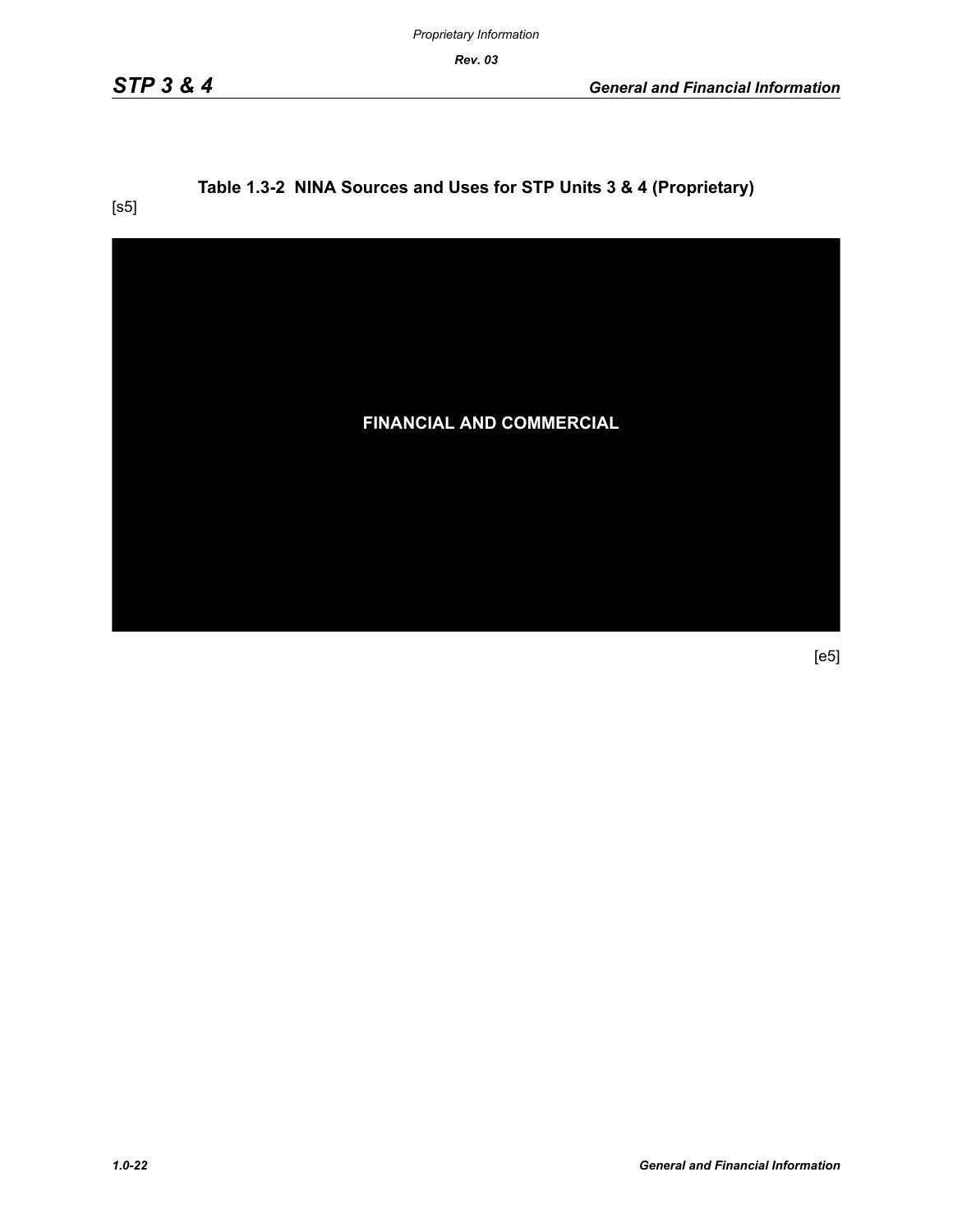*Proprietary Information*

*Rev. 03*

## Table 1.3-3 CPS Energy Summary of **Esitmated** Estimated Total Project Costs for STP **Units 3 and 4 (Proprietary)**

[s5]



[e5]

 $\mathbf{I}$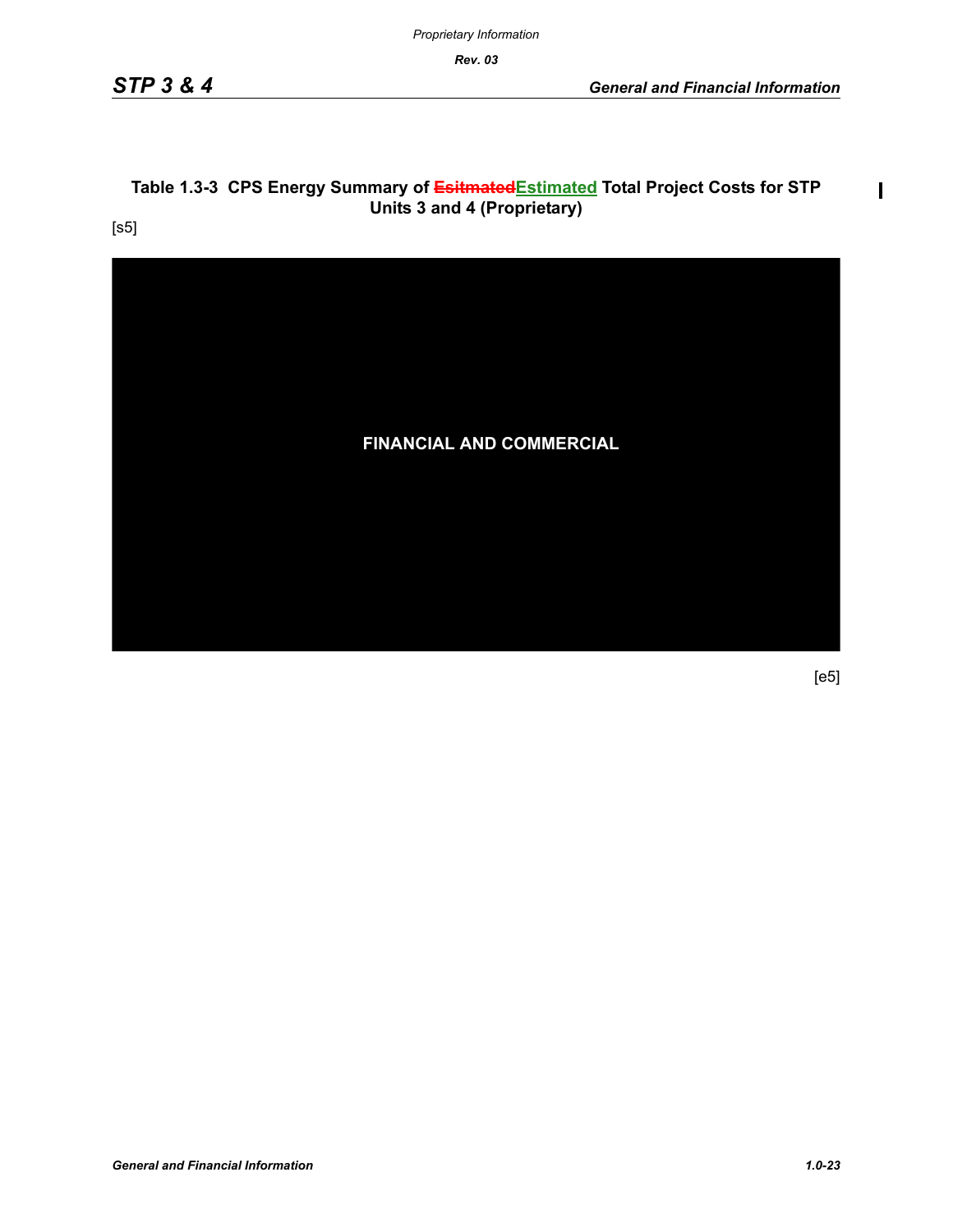*Rev. 03*

#### **Table 1.3-4 CPS Energy Sources and Uses for STP Units 3 & 4 (Proprietary)** [s5]



[e5]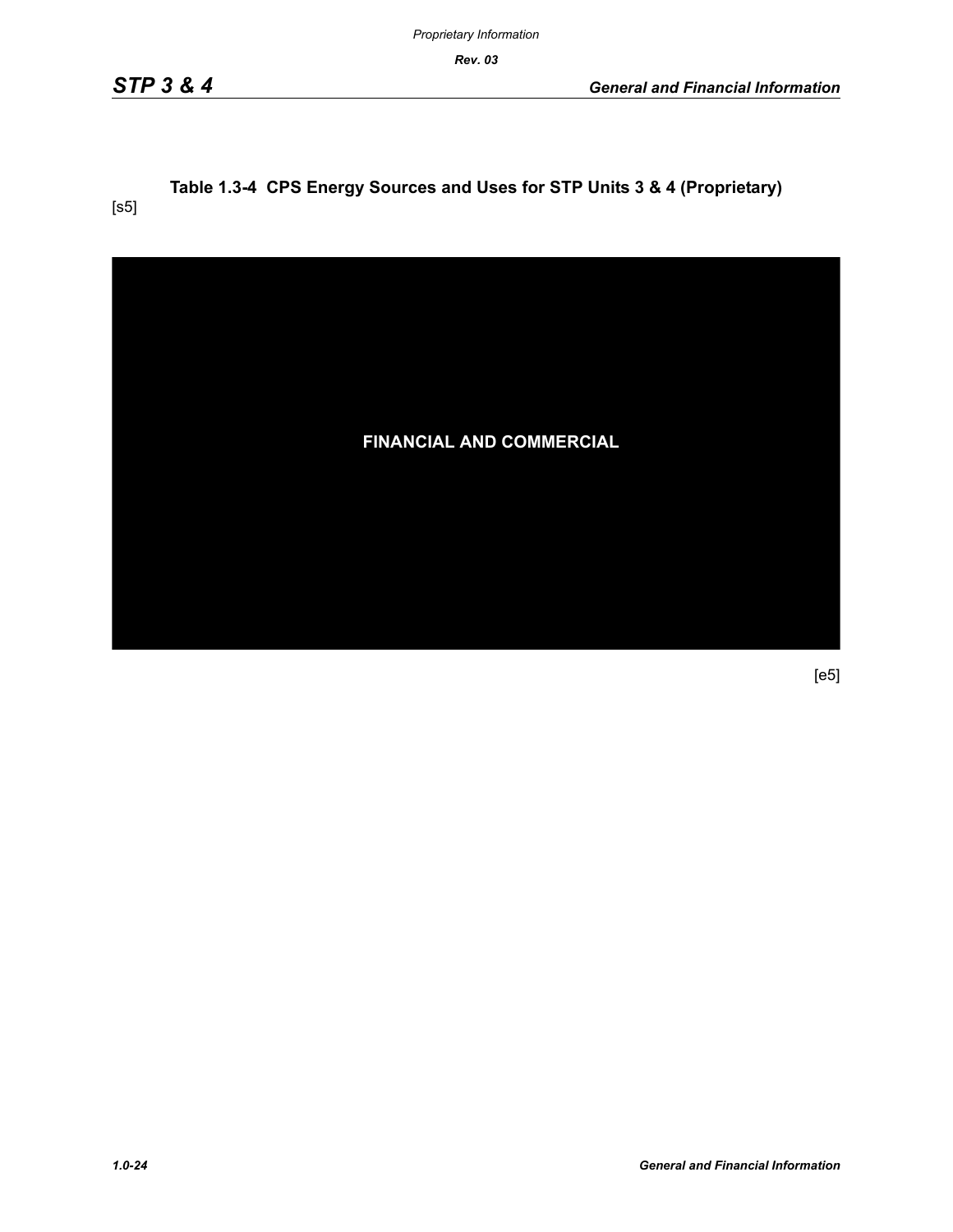#### Reasonable Assurance of Obtaining Funds

CPS Energy is one of the largest public power and gas utilities in the Country. In its most recent bond offering, CPS Energy received "investment-grade" ratings for its bonds and commercial paper from Fitch Ratings ("Fitch"), Moody's Investors Service, Inc. ("Moody's"), and Standard and Poor's Ratings Service ("S&P"), including ratings from these agencies for its senior lien bonds of "AA+", "Aa1", and "AA", respectively. The ratings are based on a history of sound management practices, strategic vision, competitive position, financial performance, and fuels diversification among other factors. CPS Energy has long enjoyed one of the highest credit ratings among its peer group.

This assessment of the financial health of CPS Energy gives assurance that investors will have sufficient appetite for additional CPS Energy debt. In addition, CPS Energy will diversify the type of debt issued (e.g. fixed vs. variable vs. synthetic; tax-exempt vs. taxable), maturity ranges, and structuring features (e.g. callable vs. noncallable debt; insured vs. uninsured) to attract the widest investor base possible. CPS Energy is currently seeking financing from the Federal Financing Bank as an alternative to its customary participation in the tax-exempt market.

Bond Ordinances require CPS Energy to at all times maintain rates and charges which will produce income and revenues sufficient to pay, first and foremost, all maintenance and operating expenses, inclusive of fuel. Rates are therefore established at levels sufficient to cover any and all fuel costs. Market price fluctuations in fuel costs over base rate coverage are recovered monthly by means of a fuel adjustment factor applied to customer bills.

CPS Energy has never defaulted on any provision of its governing ordinances, due primarily to sound financial planning and conservative operating practices. Comprehensive programs for planning and construction to meet current and future electric and gas systems needs are continually being reviewed and updated, and are aligned with a strategic plan. CPS Energy utilizes computer-based mathematical models for its forecasting processes. Forecasts are supported by a 35-year electric resource plan and a 25-year electric transmission facilities plan, and these are integrated in the long-term financial plan.

CPS Energy expects to see continued growth in its customer base for the electric and gas systems due to projected population growth in the San Antonio area. CPS Energy has continued to expand its electric customer extensions, with ongoing construction growth in this area. It is anticipated that the increased native load will be sufficient to generate revenue to cover fuel and other costs. Alternatively, excess generation could be sold on the ERCOT grid, which is also experiencing load growth and demand is nearing generation reserve margins.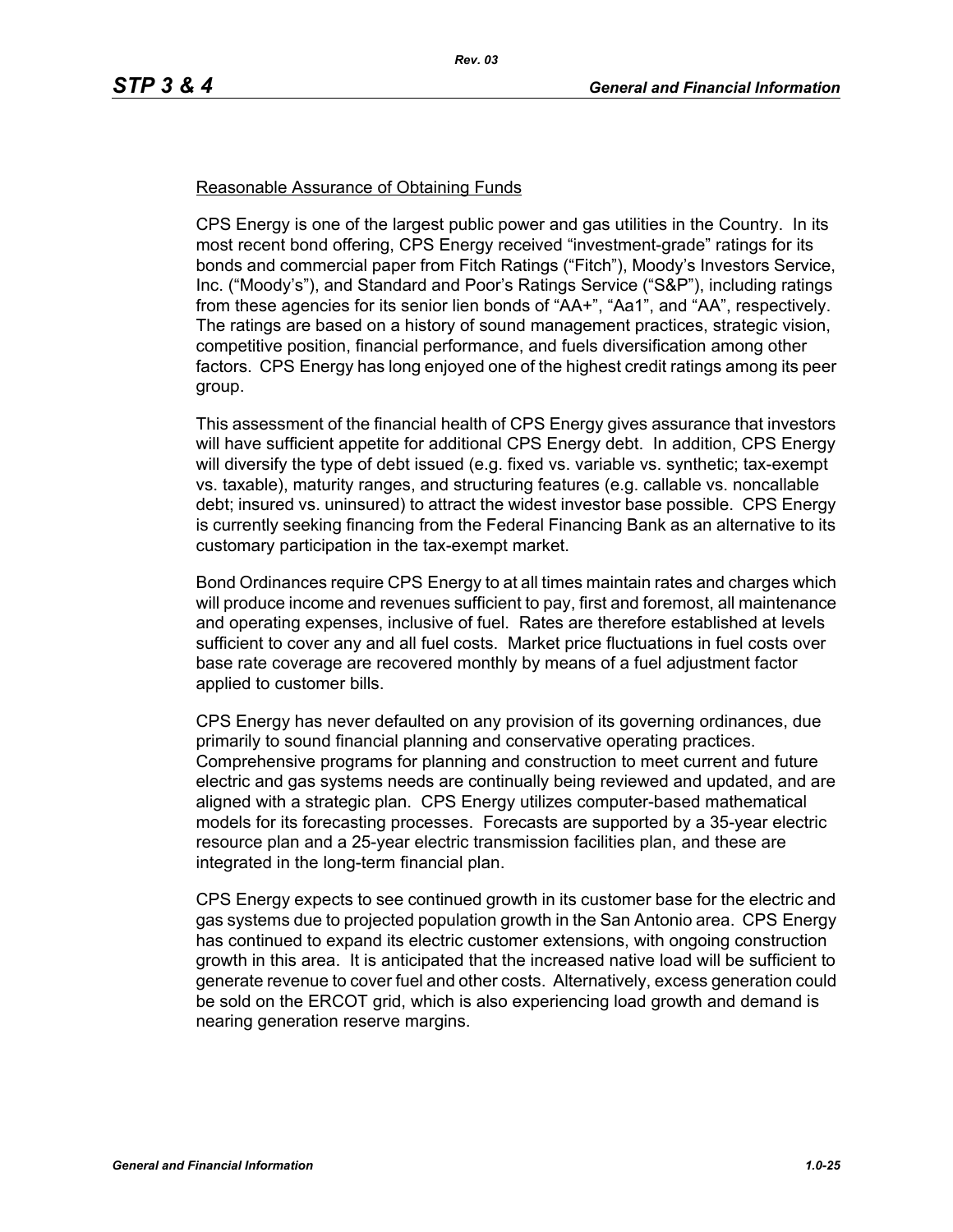*Rev. 03*

[s5]

 $\mathbf l$ 

# Table 1.3-5 STP Units 3 & 4 O&M Costs for the First Five Years (Proprietary)

| FINANCIAL AND COMMERICAL |  |
|--------------------------|--|
|                          |  |
|                          |  |
|                          |  |
|                          |  |

[e5]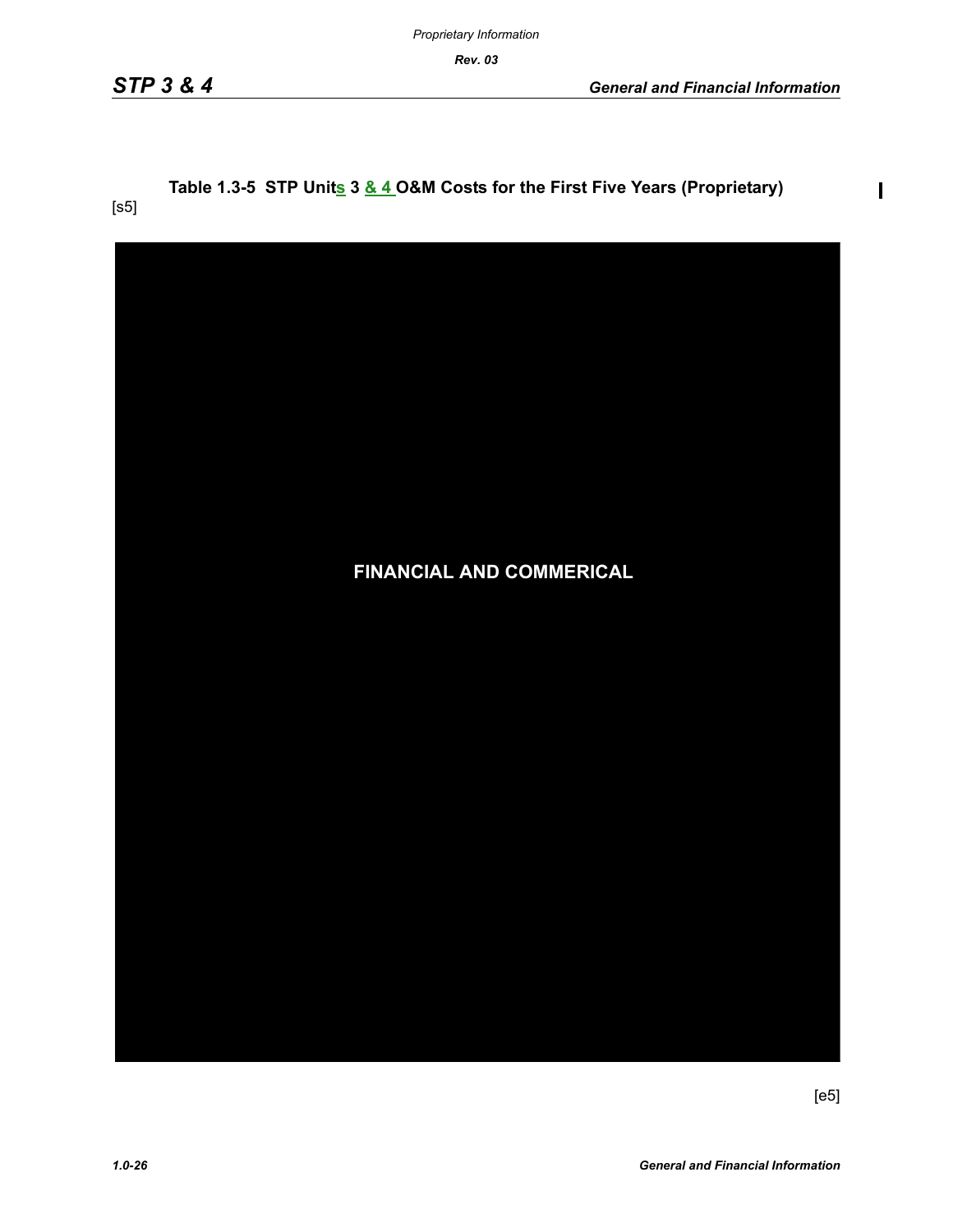*Proprietary Information*

*Rev. 03*

# **Table 1.3-6 Summary of PPA Agreements for STP Units 3 & 4 (Proprietary)**

![](_page_26_Picture_5.jpeg)

 $[e5]$ 

NINA intends for its portion of the Project to be significantly contracted through longterm PPAs with credit-worthy counterparties prior to financial closing. NINA intends to minimize or eliminate any direct exposure to merchant power prices. NINA expects the PPAs will have terms consistent with those traditionally utilized to support power project financings. Currently, up to 800 MW are subject to non-binding MOUs with the LCRA and Dow Chemical ("Dow"). NINA, LCRA and Dow intend to convert these existing agreements into binding PPAs in 2009. NINA is commencing discussions with additional industrial and public power entities at this time for the remaining amount of uncontracted output. NINA does not believe there is significant risk in contracting the remaining output given the fundamentals of the ERCOT market. ERCOT reserve margins are declining and are anticipated to remain low for the foreseeable future. The addition of future, baseload capacity is difficult to determine at this time due to uncertainties in air permitting processes and carbon legislation impacts. More importantly, electric price volatility, due to existing significant reliance on natural gas fired generation, is a key driver for many customers now seeking long-term predictable and competitive prices. In total, NINA has preliminary agreements for offtake or is in preliminary discussions with 11 counterparties totaling approximately 3,200-4,200 MW of plant capacity.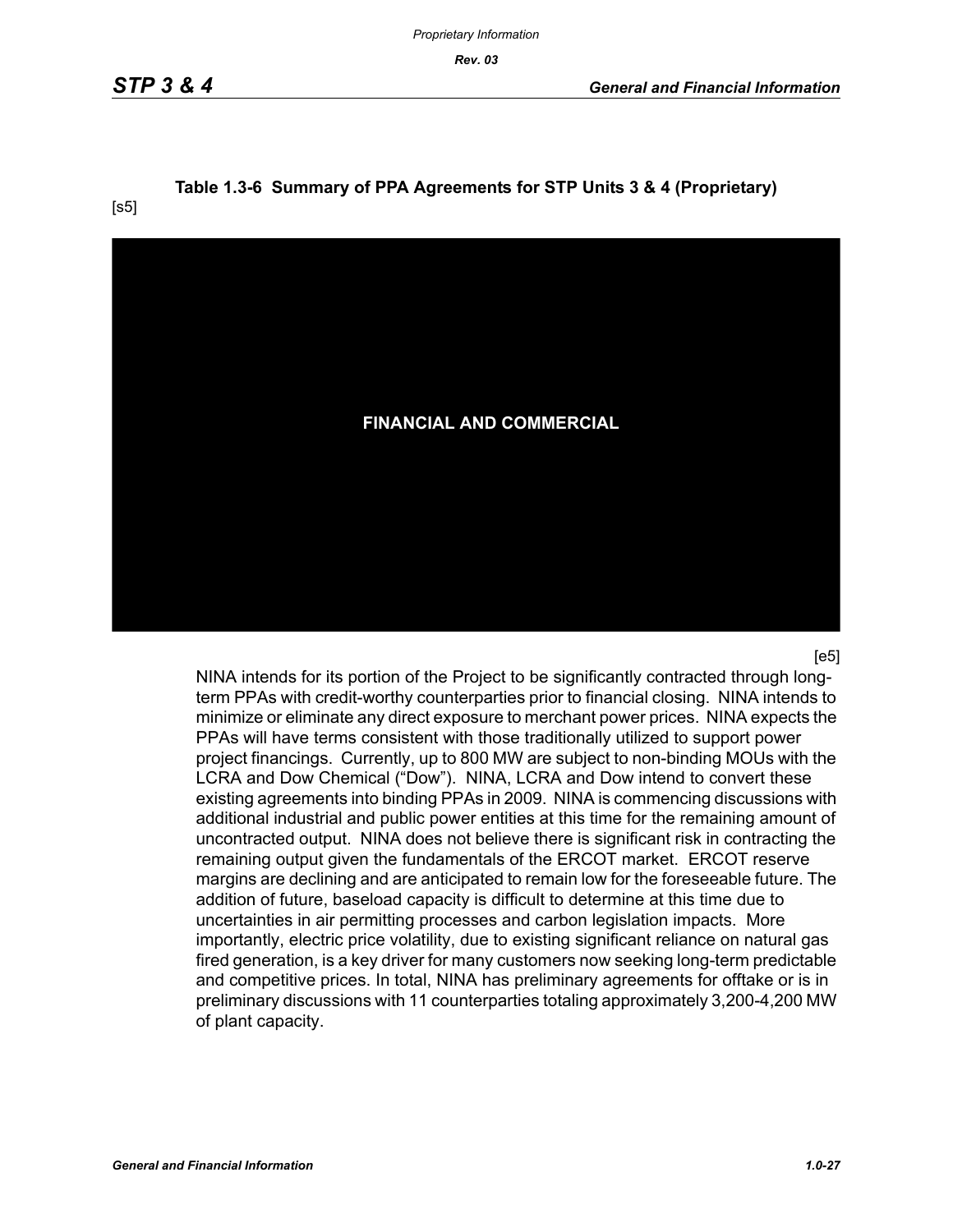#### **Table 1.4-1 Report and Certification Regarding Decommissioning Funding Assurance**

The following reports the calculation of the formula amount as of December 31, 2007 for each of the two nuclear powered generating plants designated as STP 3 & 4, calculated in accordance with the provisions of 10 CFR 50.75(c) and the guidance provided in NUREG-1307, Rev. 12.

| <b>ESCALATION FACTOR</b>      | Labor                       | Energy                                              | Waste                              |                                   |
|-------------------------------|-----------------------------|-----------------------------------------------------|------------------------------------|-----------------------------------|
| $(0.65L + 0.13E + 0.22B)$     | South Regional Data         | Power                                               | Fuel                               | (Waste Vendor)<br>Barnwell (100%) |
|                               |                             |                                                     |                                    |                                   |
|                               | $L = 4Q2007 / 2005$         | $P = 4Q$ 2007 / 1986                                | $F = 4Q$ 2007 / 1986               | $B = 10.206$                      |
|                               | $(106.7 \times 1.98 / 100)$ | 180.0 / 114.2                                       | 266.7/82                           |                                   |
|                               | 106.7                       | 1.57618                                             | 3.25244                            |                                   |
|                               |                             |                                                     |                                    |                                   |
|                               |                             |                                                     | $E = (0.54P + 0.46F)$              |                                   |
|                               |                             | $E = (0.54 \times 1.57618) + (0.46 \times 3.25244)$ |                                    |                                   |
|                               | 2.11266                     |                                                     | 2.34726                            | 10.206                            |
| $(0.65L + 0.13E + 0.22B) =$   | 0.65 x 2.11266              | $\ddot{}$                                           | $0.13 \times 2.34726$<br>$\ddot{}$ | $0.22 \times 10.206$              |
| $(L + E + B) =$               | 1.37323                     | 0.30514<br>$\ddot{}$                                | $\ddot{}$                          | 2.24532                           |
| <b>Escalation Factor =</b>    | 3.9236928                   |                                                     |                                    |                                   |
| <b>Total Escalated Cost =</b> | \$135,000,000               | 3.9236928<br>$\mathbf{x}$                           | \$529,698,533<br>$\equiv$          |                                   |

**REACTOR TYPE / BASE COST NRC MINIMUM CALCULATION (4Q2007) \$135,000,000 BWR**

The plant owners will annually adjust the minimum formula amount calculation in accordance with 10 CFR 50.75(b)(2).

The plant owners hereby certify that, no later than 30 days after the Commission publishes a notice in the *Federal Register* under 10 CFR 52.103(a), they will provide decommissioning funding assurance using the methods in accordance with 10 CFR 50.75(e)(1), as described in COLA Part 1, Section 1.4, or as otherwise permitted by 10 CFR 50.75(e)(1) after having provided prior written notice to the NRC Staff of any proposed change(s) in the method of providing decommissioning funding assurance.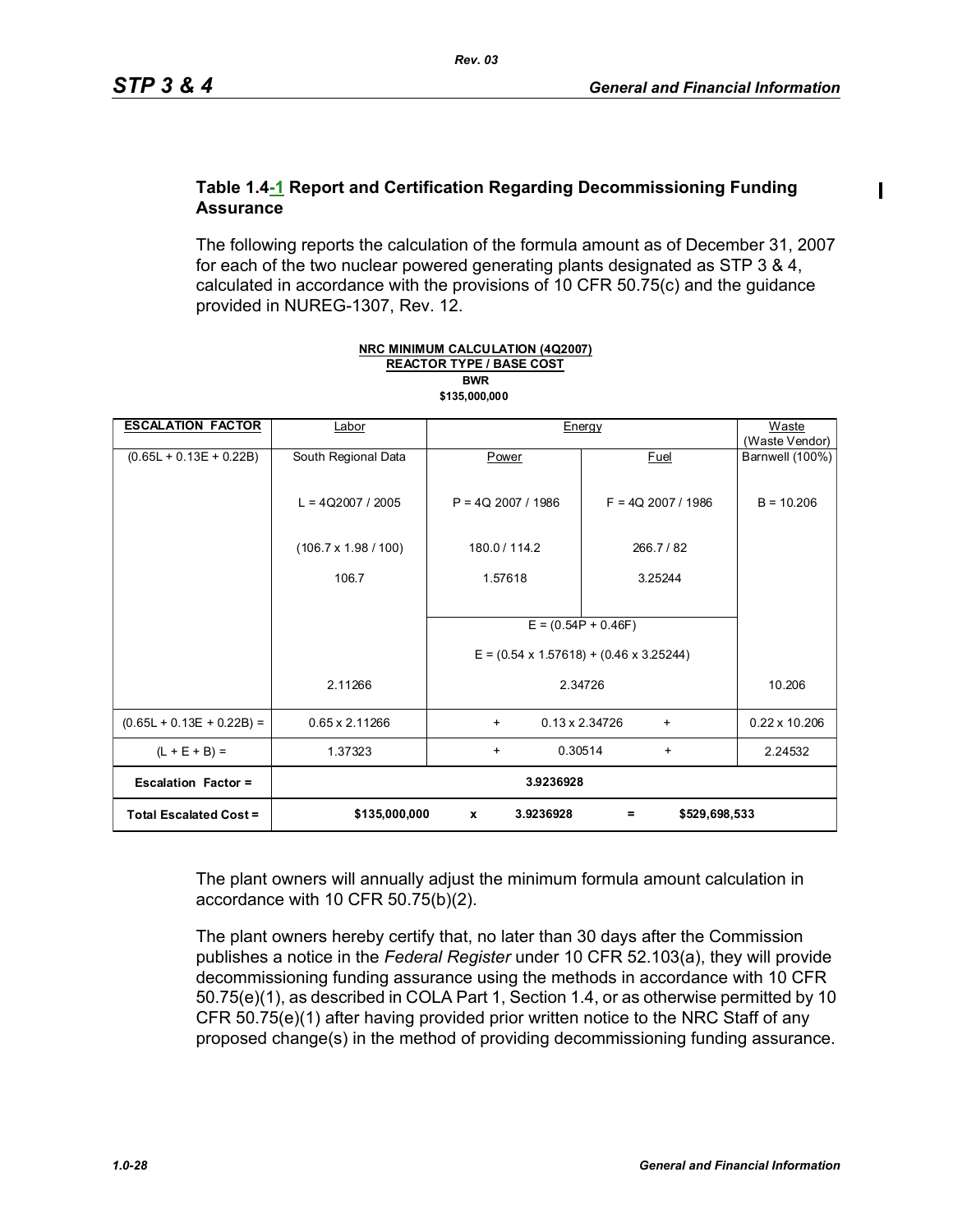#### **Table 1.4-1 Report and Certification Regarding Decommissioning Funding Assurance (cont'd)**

They further certify that they will provide such funding assurance in amounts not less the formula amount calculation. Each owner of a share in each unit will provide its *pro rata* share of the decommissioning funding assurance based upon the ratio of its percentage ownership share to the total formula amount for such unit. Taking into account credit for projected earnings on trust fund balances and annual contributions using a two percent real rate of return, as permitted by 10 CFR  $50.75(e)(1)$ , the annual funding for each plant would be expected to be in the range of \$8,000,000 per unit in current year dollars. However, the plant owners expect that actual annual contributions by CPS Energy will be established in connection with its setting of its own rates, and the actual annual contributions by the NRG Licensees will be established in connection with proceedings to be conducted by the Public Utility Commission of Texas.

In addition, both two years and one year before the scheduled date of initial loading of fuel, and consistent the schedule required by 10 CFR 50.75(e)(3), the plant owners will submit a report updating this certification and the information provided in this report, as well as a copies of the form(s) of financial instrument(s) to be used in providing assurance of funding for decommissioning (e.g., a decommissioning trust agreement for an external sinking fund).